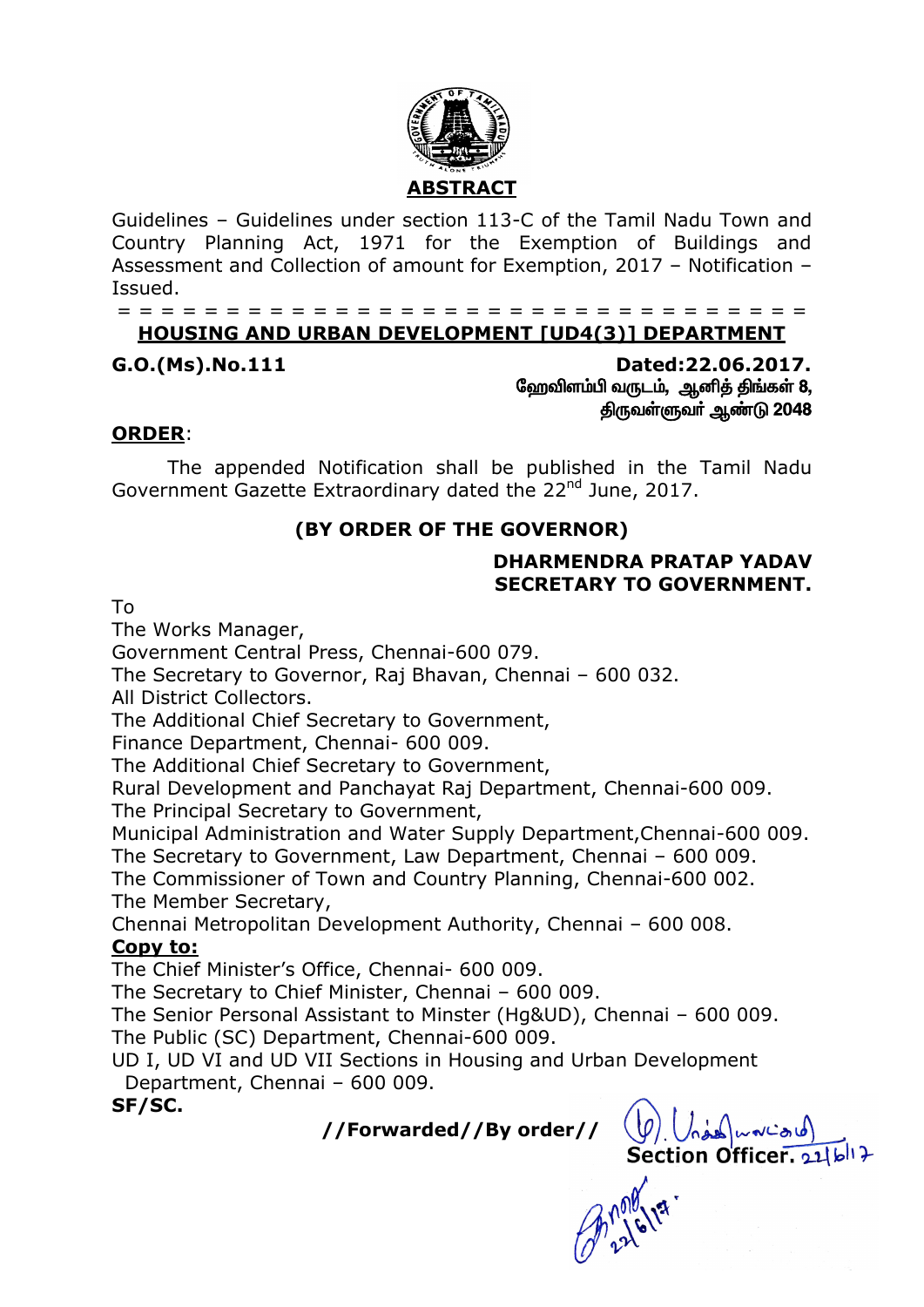#### **APPENDIX. NOTIFICATION.**

In exercise of the powers conferred by section 113-C of the Tamil Nadu Town and Country Planning Act, 1971 (Tamil Nadu Act 35 of 1972), the Governor of Tamil Nadu hereby makes the following Guidelines:-

#### **GUIDELINES.**

**1. Short title and application**.- (1) These Guidelines may be called the Guidelines for the Exemption of Buildings, 2017.

 (2) They shall be applicable to the areas covered by the provisions of the Tamil Nadu Town and Country Planning Act, 1971 (Tamil Nadu Act 35 of 1972).

**2. Definition.**- In these guidelines, unless the context otherwise requires,-

- (a) "Act" means the Tamil Nadu Town and Country Planning Act, 1971 (Tamil Nadu Act 35 of 1972);
- (b) "amount for exemption " means an amount collected under the Tamil Nadu Assessment and Collection of Amount for Exemption of Buildings Rules, 2017;
- (c) "Buildings" means building or class of buildings developed on or before the  $1<sup>st</sup>$  day of July 2007;
- (d) "Competent Authority" means, –

## **(1) In respect of Chennai Metropolitan Area,-**

- (i) in respect of "buildings as specified under Category-A, in Development Regulations 14 to 21 in Development Regulations of the Second Master Plan for Chennai Metropolitan Area," the Commissioner of Greater Chennai Corporation or Municipalities or Executive Officer of the Town Panchayats or Block Development Officers of the Panchayat Unions who will receive regularisation applications and issue suitable orders by following the procedures set in the guidelines.
- (ii) in respect of the "Buildings specified in the Development Regulations other than those specified in item number (i) above," the Member Secretary of the Chennai Metropolitan Development Authority (CMDA) who will receive the regularisation applications and issue suitable orders by following the procedures set out in the guidelines.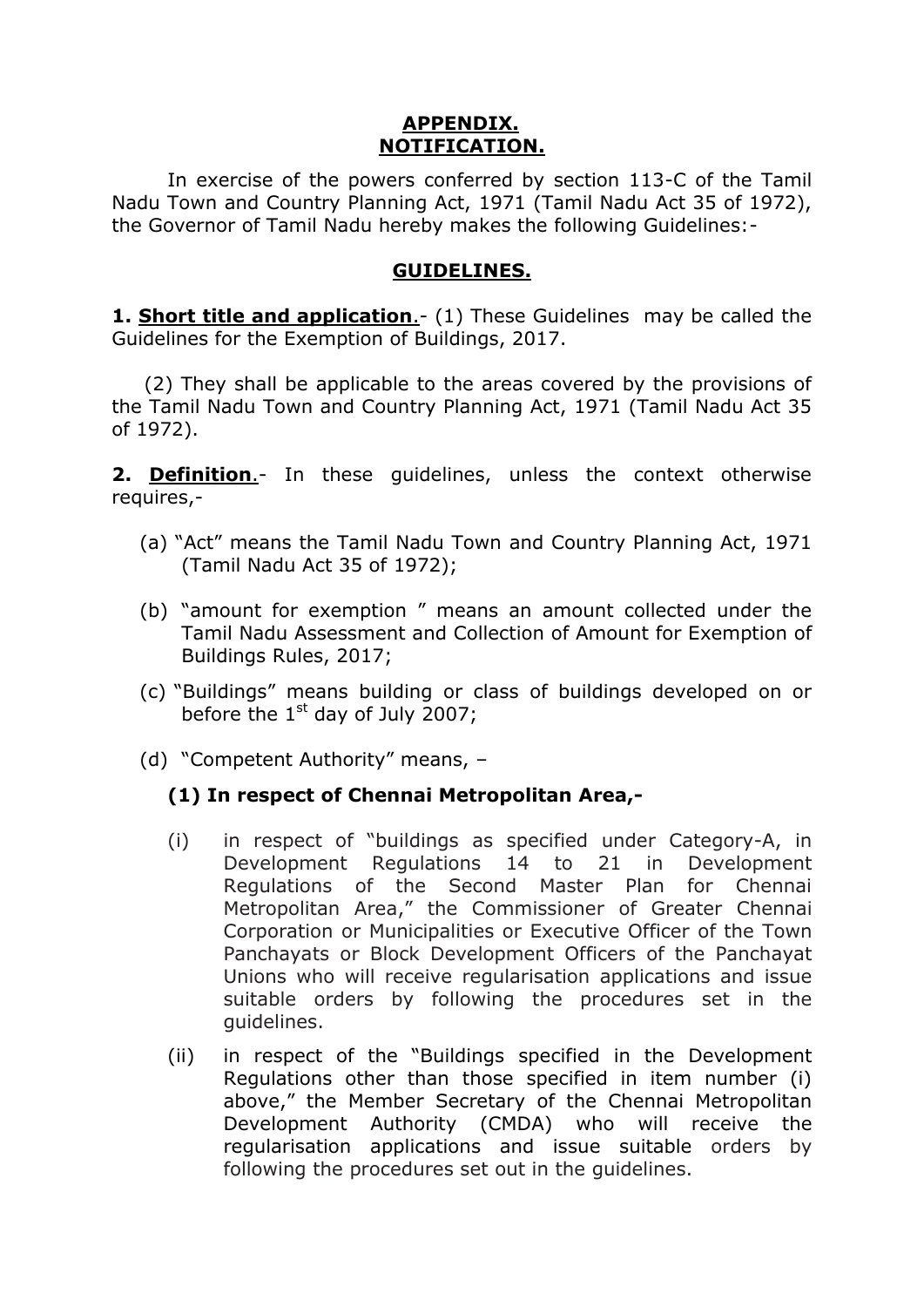#### **(2) In respect of Directorate of Town and Country Planning Areas:-**

- (i) in case of "ordinary buildings", the concerned Commissioner or Executive Officer, as the case may be, Commissioner of the Municipal Corporation and Municipality, the Executive Officer of the Town Panchayat and the Block Development Officer (Village Panchayats) of the concerned Block in which the Village Panchayat falls, who will receive regularisation applications and pass suitable orders by following the procedures set out in the guidelines;
- ii) in case of "buildings other than ordinary buildings", the Regional Deputy Director or the Assistant Director of Town and Country Planning Department of the concerned area, the Member-Secretary of the Composite Local Planning Authority or the New Town Development Authority, as the case may be, who will receive regularisation applications and process the applications and pass suitable orders by following the procedures set out in the guidelines;
- (iii) in case of a "Multi-Storied Building", the Director of Town and Country Planning, Chennai who will receive and process the regularisation application and issue concurrence to the respective Regional Deputy Directors / Member-Secretary, Planning Authorities to pass suitable orders by following the procedures set out in the guidelines;
- (e) "flat / apartment" means a part of the property intended for any type of independent use including one or more rooms or enclosed spaces located in one or more floors (or part or parts thereof) in a building, intended to use for residence, office, practice of any profession or for carrying any occupation trade or business or for other type of independent use and with a direct exit to a public street, road or highway or to a common area leading to such street, road or highway.
- (f) "Floor Space Index (FSI)" means the quotient obtained by dividing the total covered (plinth) area on all floors excepting the areas specifically exempted under the respective rules and regulations prevailing in the respective areas, by the plot area which includes part of the site used as exclusive passage. (FSI  $=$  Total covered area on all floors  $\div$  Plot area);
- (g) "guideline value" means the prevailing guideline value of the land in terms of rupees per square metre fixed by the Registration Department of the State of Tamil Nadu, as on the date of filing of application for regularization.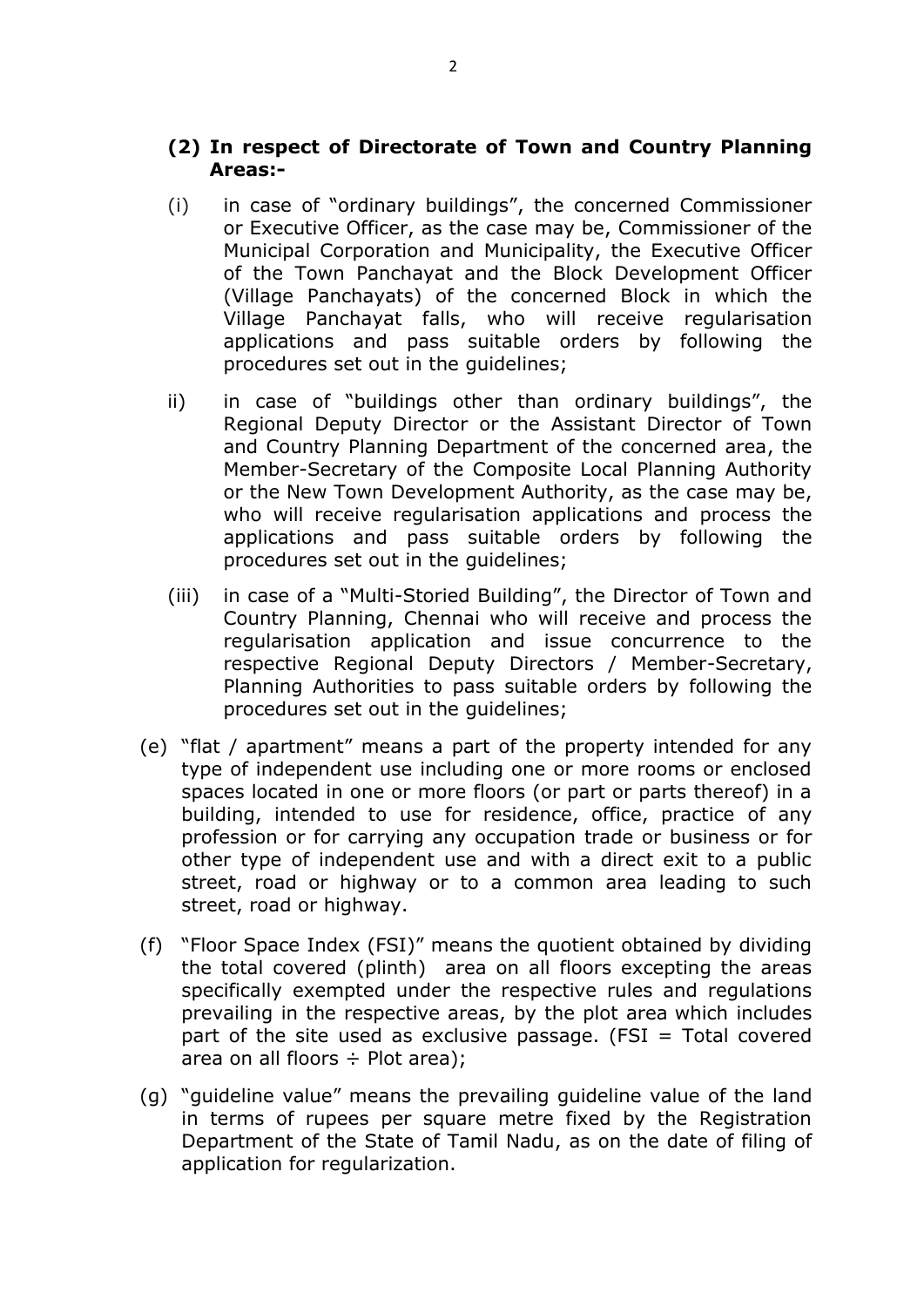- (h) "land use zoning" means the use zone of a site specifically designated in the prevailing master plan and/or a detailed development plan or a new town development plan in the respective areas prepared under the Act;
- (i) "local authority" means
	- (i) a Municipal Corporation established under any law for the time being in force; or
	- (ii) a Municipality or a Town Panchayat constituted under the Tamil Nadu District Municipalities Act, 1920 (Tamil Nadu Act V of 1920); or
	- (iii) a Panchayat Union Council constituted under the Tamil Nadu Panchayats Act,1994 (Tamil Nadu Act 21 of 1994);
- (j) "Multi-Storied building" means the building defined as Multi-Storied building in the respective rules and regulations prevailing as on the date of notification of these guidelines; For the purpose of this scheme Multi-Storied building includes buildings of height exceeding 17.25 m.
- (k) "group development" means the building defined as group development in the respective rules and regulations prevailing as on the date of notification of these guidelines;
- (l) "special building" means the building defined as special building in the respective rules and regulations prevailing as on the date of notification of these guidelines;

For the purpose of this scheme the special building shall include all buildings of height upto 17.25 m irrespective of number of floors;

- (m) "ordinary building" means a building, which does not fall within the definition of special building, the group development or Multi-Storied building defined in the respective rules and regulations prevailing as on the date of notification of these guidelines;
- (n) "parking space" means an area covered or open, sufficient in size to park vehicles together with drive way connecting the parking lot with road or street and permitting ingress or egress of the vehicles;
- (o) "road or street width" means the whole extent of space within the boundaries of the road or street measured at right angles to the course of direction of such road or street; road width measurements for the above, shall be of the road as designed and laid;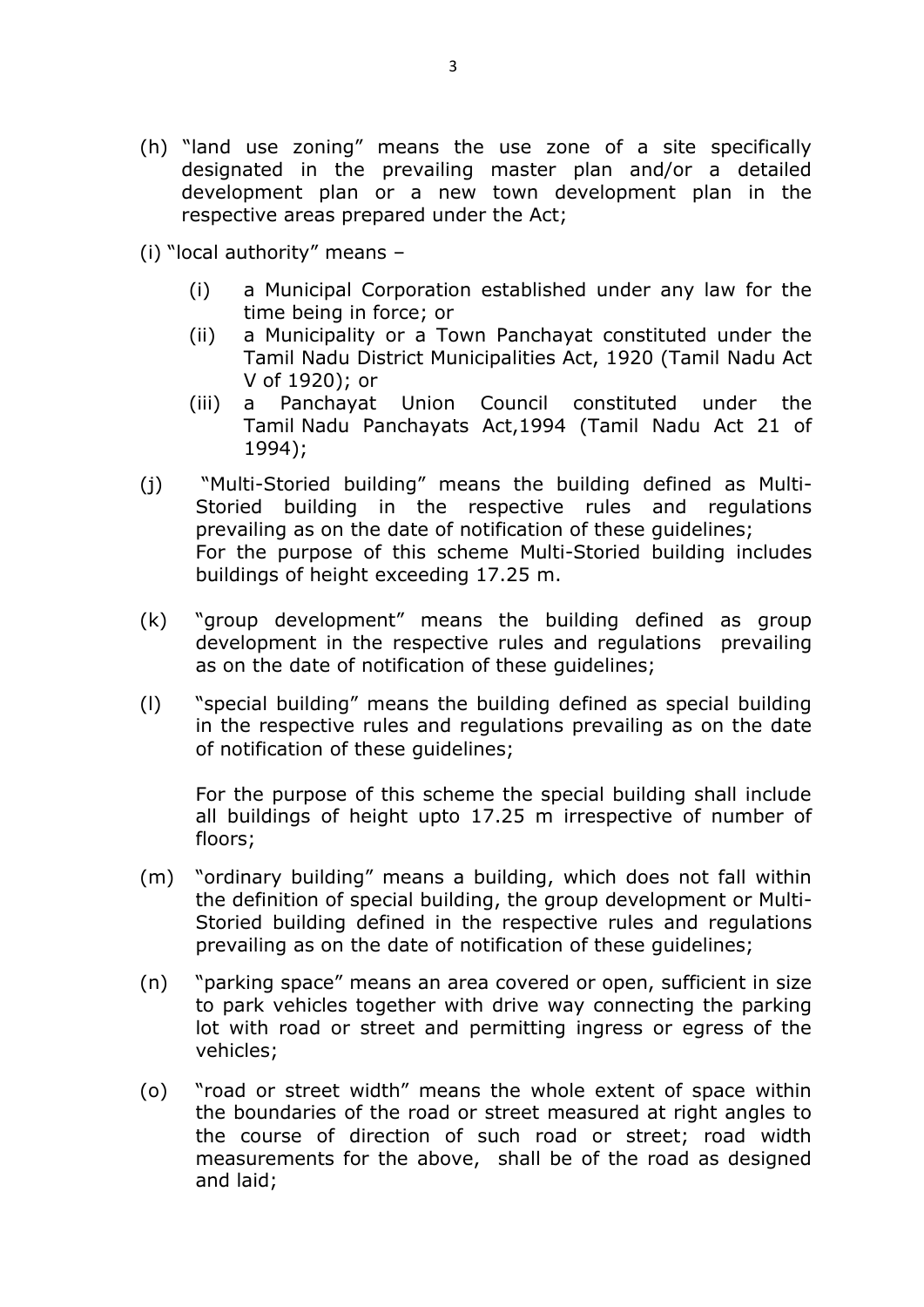- (p) "setback" means open space across front or sides or rear of a plot between the building and street alignment or boundary of the plot, as the case may be;
- (q) "Rules" means the Tamil Nadu Assessment and Collection of Amount for Exemption of Buildings Rules, 2017.
- (r) other words and expression used in these guidelines but not defined shall have the same meaning assigned them in section 2 of the Act, or any other law relating to the local authorities for the time being in force or in any other rule or bye-law or regulation made there under or in the respective rules prevailing as on the date of notification of these guidelines.

3. **Application for exemption**.- (1) Application for exemption, shall be made to the competent Authority through online.

- (2) The application shall be accompanied by the following:-
	- (a) Five copies of plans showing the construction as per site conditions including its usage, duly signed by both the applicant who has the right over the land to develop and the Architect or a Licensed Surveyor and other professionals as prescribed by the local authorities concerned in their respective Act or Building Rules.
	- (b) The plans accompanying the applications for Special Buildings, Group Developments and Multi Storied Buildings have to be signed by an Architect or a Licensed Surveyor as per requirement.
	- (c) Any proof of existence of the construction as on 01.07.2007 submitted by the applicant will be taken as the proof of existence of the building in its present form.
	- (d) A copy of ownership document duly self attested;
	- (e) If there is an earlier approval for existing developments within the plot, a copy of the approved plan, duly attested by an Architect or a Civil Engineer or a Licensed Surveyor and other professionals as prescribed by the local authority concerned in their respective Act or Building Rules;
	- ( f ) A copy of patta with Field Measurement Book (FMB) sketch or Permanent Land Register (PLR) Extract duly attested by the concerned Revenue official.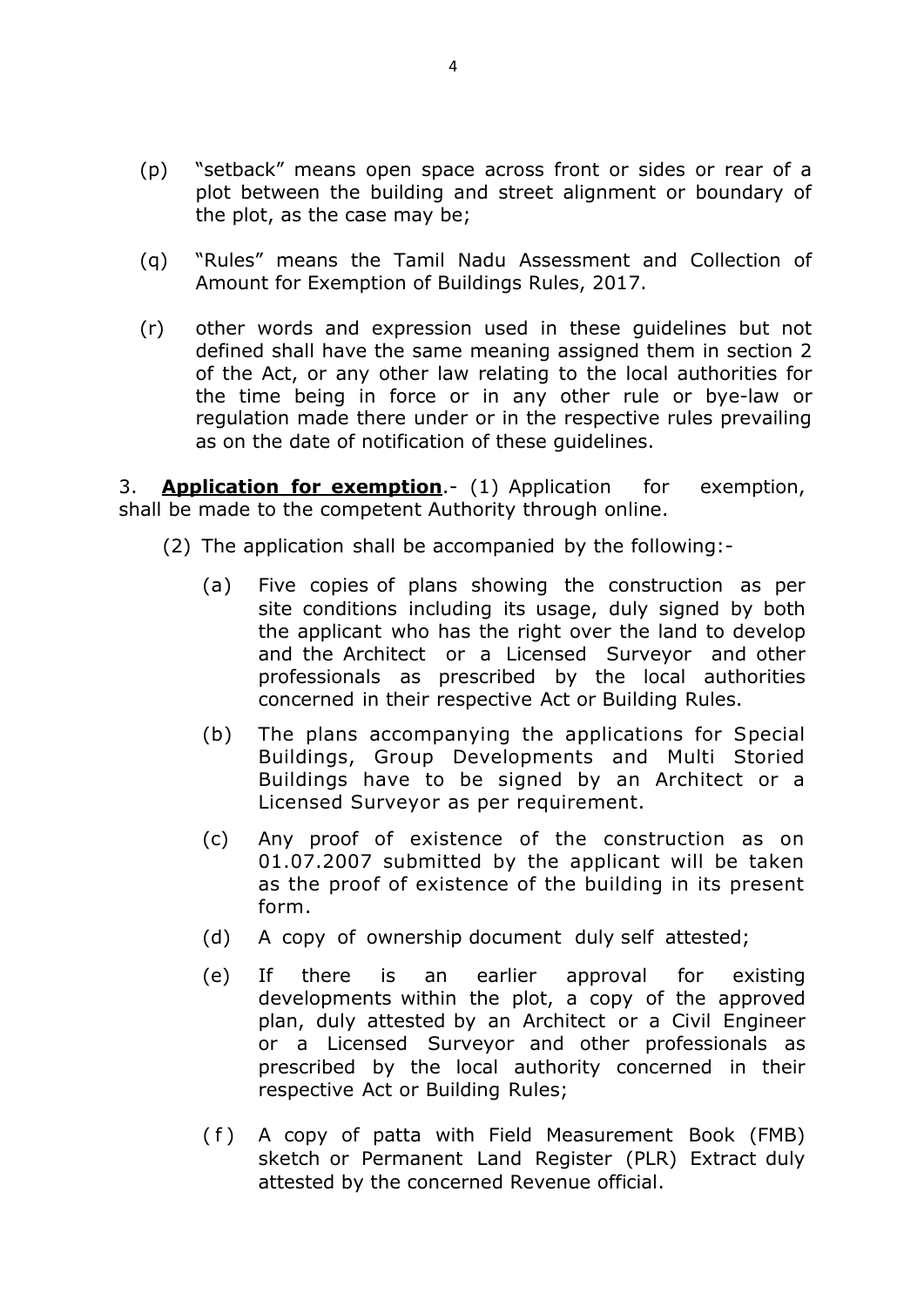- (g) NOC and Compliance Certificate from the Directorate of Fire & Rescue Services for Commercial Special Buildings, all Multi-storied Buildings and all public buildings is a prerequisite for filing the applications for exemption under section 113-C of the Act.
- (h) The Structural Stability Certificate issued by a registered Structural Engineer in cases of Special Buildings, Group Developments and Multi-storied Buildings in consultation with the competent Geo–Technical Engineer is a pre-requisite for filing the application seeking exemption under section 113-C of the Act.
- (i) In case of ordinary building, certification by a Civil Engineer is sufficient for filing application seeking exemption under section 113-C of the Act.
- (j) Clearance from the Tamil Nadu Pollution Control Board for any industrial development including cottage industry.
- (k) Rs.1 per sq.ft for ordinary building applications and Rs.2 per sq.ft for applications other than ordinary buildings will be collected as scrutiny fee which has to be paid online along with the Application.
- (3) Any application made by any person for the assessment of amount for exemption who does not have any right over the land or building shall be summarily rejected.
- (4) Filing an application for exemption under these regulations will not in any way prevent the competent authority from taking action under any of the provisions of the Act, unless otherwise ordered so by the competent authority.

**4. Compulsory application for regularization.-** It shall be compulsory for all the individual building owners and building promoters eligible under guideline number 3(1) to file an application online in Form-A for regularisation to the competent authority concerned within six months from the date of notification of these guidelines along with the fees and charges as per the self assessment made and annexed with the applications and further accompanied with other required particulars as prescribed. The competent authority shall process the application and pass orders of regularisation / rejection.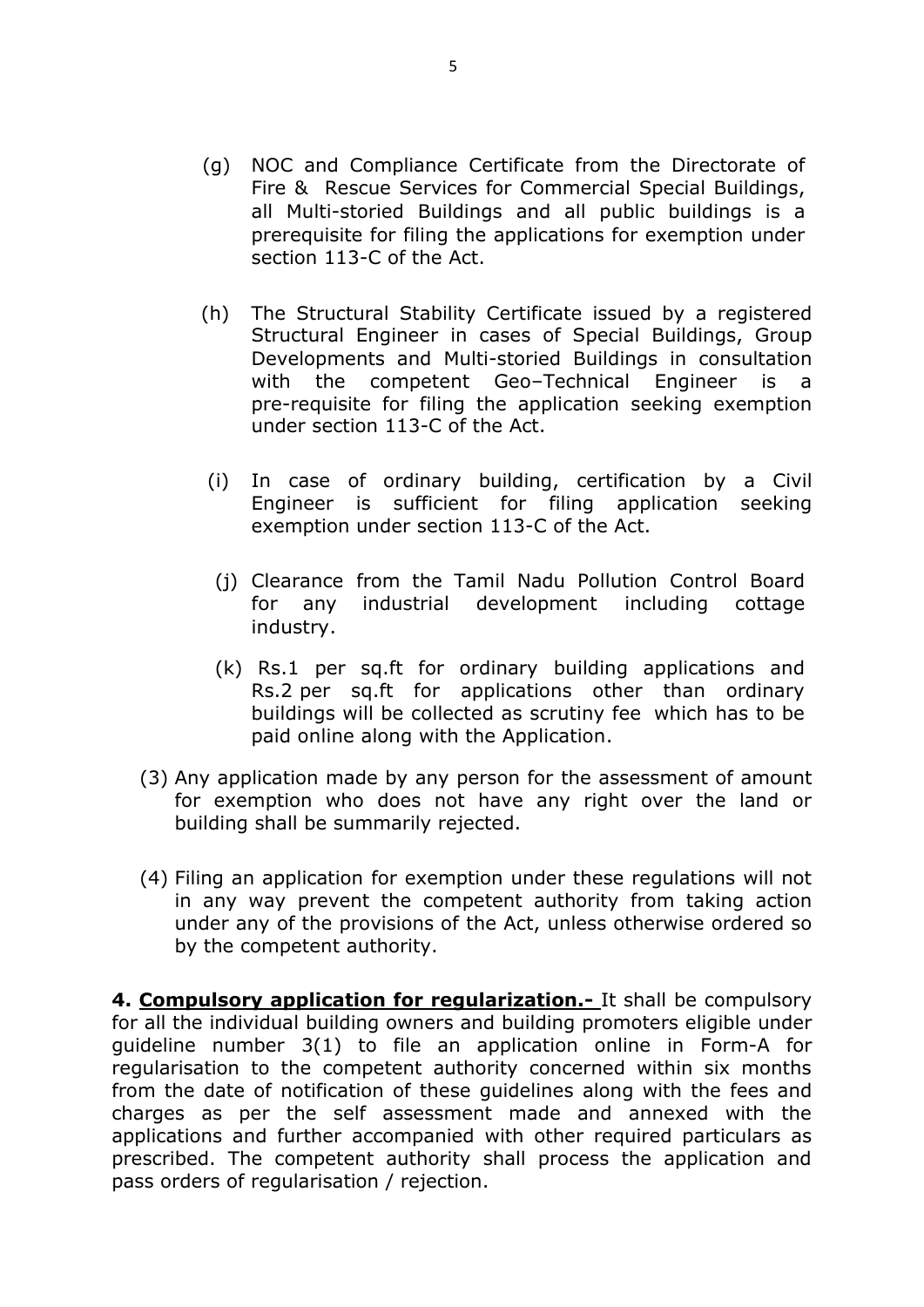**5. Guidelines for exemption.-** The following shall be the guidelines for exemption of any building or class of building developed on or before the 1<sup>st</sup> day of July 2007 and deviated from all or any of the provisions of the Act or any rule or regulation made thereunder:-

- (i) The developments considered for exemption:- The developments considered for exemption shall be in conformity with the following Acts / regulations prevailing as on the date of notification of these guidelines:-
- (a) The Civil Aviation Regulations of the Ministry of Tourism and Civil Aviation, under the Aircraft Act, 1934 (Central Act XXII of 1934).
- (b) The Ministry of Defence Regulations for developments in the vicinity of the Air Force stations within 100 metres around areas notified under the works of Defence Act, 1903 (Central Act 7 of 1903)
- (c) The Tamil Nadu Nuclear Installations (Regulation of Buildings and Use of Land) Act, 1978, Tamil Nadu Act 16 of 1978)
- (d) The Coastal Zone Regulations of the Ministry of Environment and Forest under the Environment (Protection) Act, 1986 (Central Act 29 of 1986).
- (e) The Ancient Monuments and Archaeological Sites and Remains Act, 1958 (Central Act 24 of 1958).
- (f) The Tamil Nadu Ancient and Historical Monuments and Archaeological Sites and Remains Act, 1966 (Tamil Nadu Act 25 of 1966)
- (g) Developments in a site within 15 metres from the water body subject to the conditions imposed by the Public Works Department or Executive Authority of the local body, as the case may be.
- (h) Any development or regularization shall conform to the rules 79 and 80 of the Indian Electricity Rules, 1956 in respect of clearance from high tension and extra high voltage lines.
- (ii) The following shall not be considered for exemption:-
	- (a) Building with any encroachment including aerial encroachment on to a public road or street or any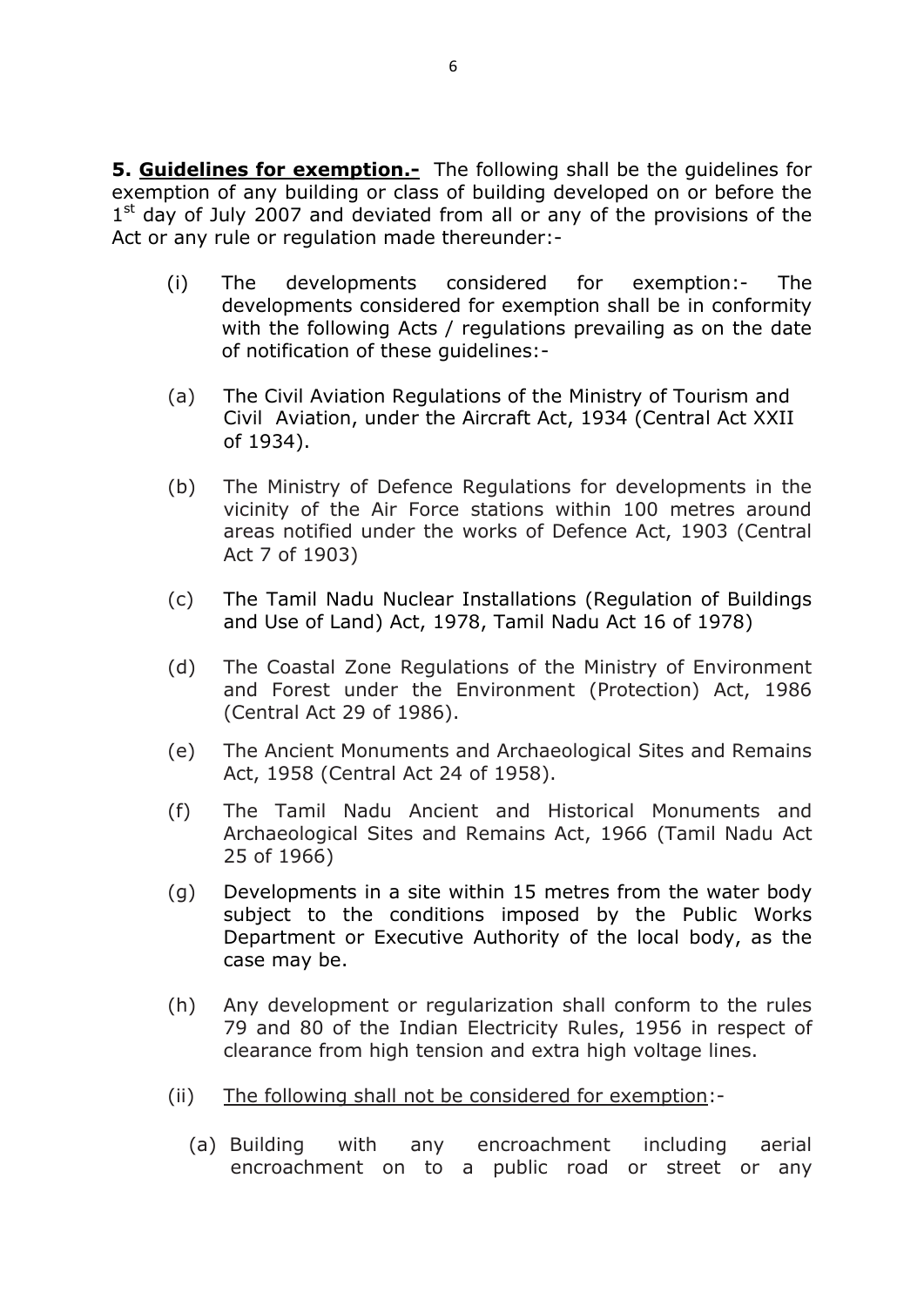Government / local authority owned lands including water bodies, open spaces reserved as parks and play grounds in Master Plan or Detailed Development Plan or new town development plan or approved layouts and notified under:

- (i) the Tamil Nadu Parks, Play-Fields and Open Spaces (Preservation and Regulation) Act, 1959,
- (ii) buildings in Government lands including water bodies, land acquired under the Land Acquisition Act, 1894 (Central Act I of 1894) or Right to Fair Compensation and Transparency in Land Acquisition, Rehabilitation and Resettlement Act, 2013 (Central Act 30 of 2013)
- (iii) the Tamil Nadu Highways Act, 2001 (Tamil Nadu Act 34 of 2002)
- (iv) the Tamil Nadu Acquisition of Land for Harijan Welfare Schemes Act, 1978 (Tamil Nadu Act 31 of 1978) or any other land acquisition laws for the time being in force and the lands affected by the erstwhile Tamil Nadu Urban Land (Ceiling and Regulation) Act, 1978 (Tamil Nadu Act 24 of 1978)
- (v) the Tamil Nadu Land Reforms (Fixation of Ceiling on Land Act, 1961 (Tamil Nadu Act 58 of 1961)
- (b) The building in a filled up tank or low lying or made up of soil by depositing rubbish or offensive matters and the proposal is likely to be affected by dampness owing to the sub-soil water, subject to ameliorative measures as may be prescribed by the Public Works Department.
- (c) Hazardous activities or hazardous industries including storages of hazardous materials like inflammable materials, chemicals, gas, etc. in a zone other than the special and hazardous industrial use zone.
- (d) Developments in a site within 500 metre radius from the boundary line of the Reserve Forest in the areas covered under the Tamil Nadu Town and Country Planning Act, 1971 (Tamil Nadu Act 35 on 1972) shall be subject to the compliance, in toto, of the norms prescribed in the Forest Conservation Act and Wild Life Protection Act.
- (e) Aquifer Recharge Area / Redhills Catchment Area of Chennai Metropolitan Planning Area.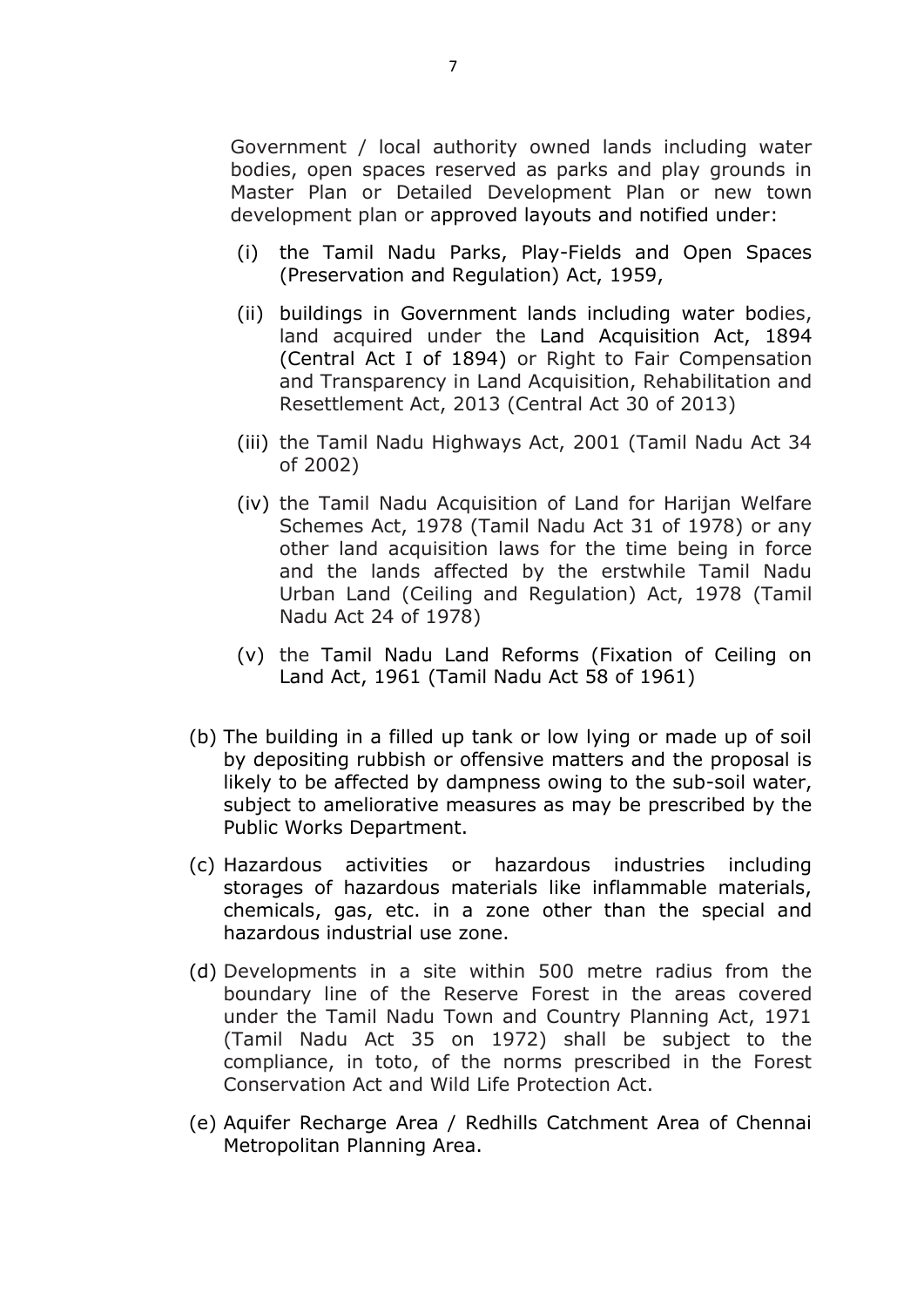## (iii) **Parking requirements:-**

- (a) Parking shortfall will be condonable on payment of charges prescribed. However, for Multi-storied Buildings above 17.25 m, atleast 50% of the parking shall be provided onsite or offsite and for the balance shortfall upto 50%, charges shall be collected as prescribed.
- (b) Wherever feasible, the applicant can comply with the parking requirements by way of mechanical parking.
- (iv) In cases where the construction has been made in violation of land use zone, the applicant cannot make any additional construction in future and has to give an undertaking to that effect.
- (v) The building shall comply with the minimum requirements of Fire and Life Safety measures as given in Annexure-II.
- (vi) The building shall comply with the minimum structural stability requirements as given in Annexure-III.
- (vii) The school buildings shall be considered for regularization, irrespective of number of floors subject to compliance of structural stability norms and fire and life safety measures.
- (viii) Lifeline buildings as defined in Annexure-IV shall conform to the Bureau of Indian Standard Codes related to earthquake resistance with reference to the provisions like importance factor 1.5 as stipulated in Indian Standard Code, 1893, etc. For other buildings, the applicant shall give an undertaking that the building is in conformity with design documents including earthquake resistance based on zonal classification in addition to the structural stability certificate issued by the registered structural engineer.
- (ix) The Architect and Registered Structural Engineer engaged by the applicant shall give a certificate specifying the violations of planning parameters and stability aspects of the building as per the prescribed format in Annexure-V and VI respectively.
- (x) Filing an application for exemption under these regulations will not in any way prevent the officials from taking action under any of the provisions of the Act, unless otherwise ordered so by the Competent authority.

## **6. Processing of the application.-**

(1) All the applications under the scheme have to be filed only through online.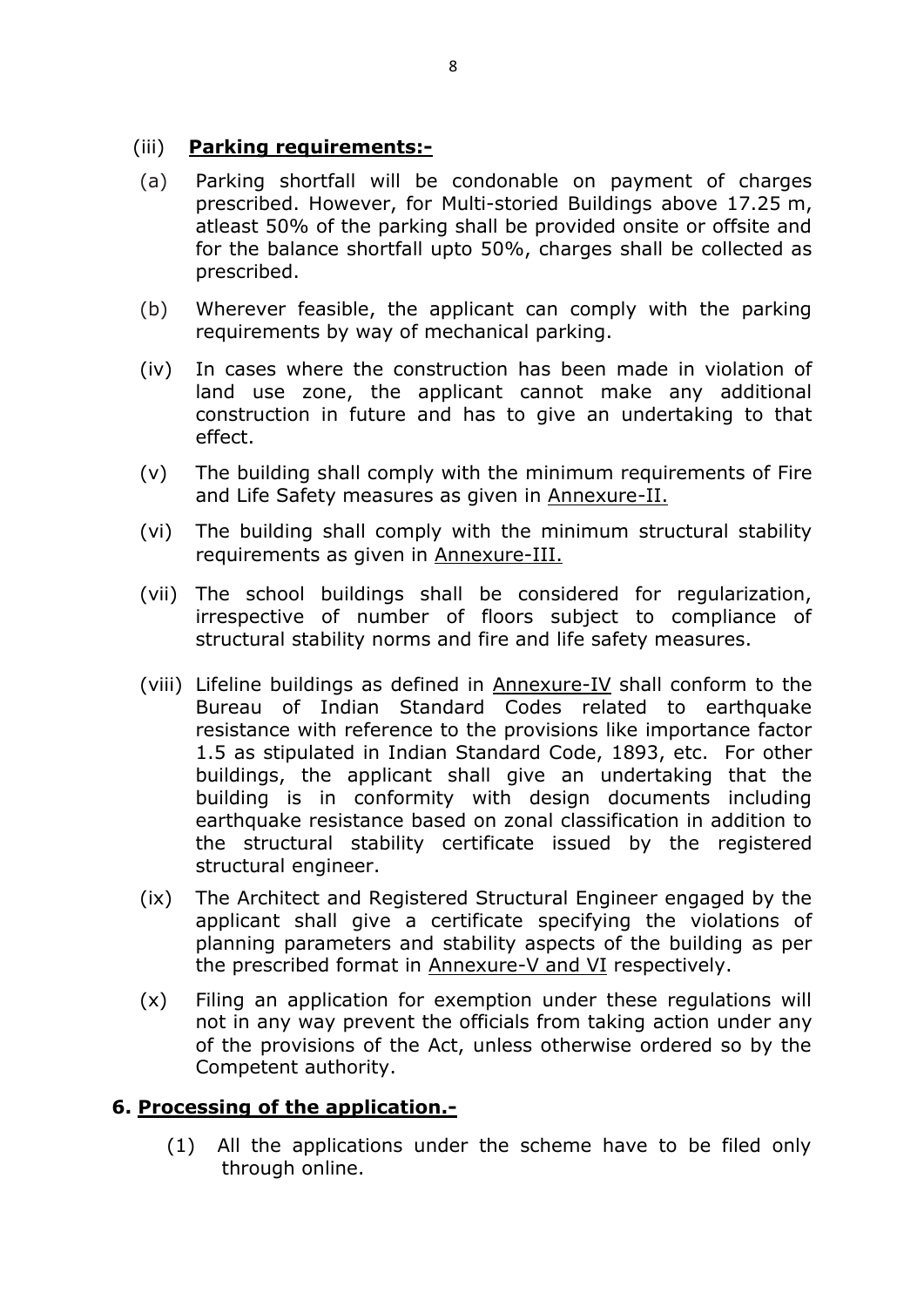- (2) The competent authority shall, on receipt of an application made online under guideline 3, examine the same with reference to the provisions of the Act or other laws or rules and regulations made thereunder prevailing as on the date of notification of these guidelines, in the respective areas, as the case may be and call for any additional details or particulars, if necessary from the applicant.
- (3) The Competent Authority shall decide on the corrective measures, if any, and communicate the same to the applicant for carrying out the corrections, within a time period as specified by the Competent Authority but not more than 6 months, failing which the regularization application shall be rejected.
- (4) The Competent Authority shall, on the fulfilment of the conditions prescribed in these guidelines, process accordingly and issue suitable orders of regularisation / rejection.
- (5) The Government may, at any time, require the competent authority, to forward the application submitted for exemption, with or without their remarks and, the competent authority shall comply with the same.
- **7. Consequences of non-regularisation.-** Where no regularisation is ordered under these guidelines for an unauthorised / deviated building; then –
	- (a) no electricity, water supply, drainage and sewerage connections shall be extended to such unauthorised / deviated building;
	- (b) such unauthorised / deviated building shall not be registered under the Registration Act, 1908 (Central Act 9 of 1908) by the Registration Department.

In order to give effect to the consequences indicated above, the departments, namely, Tamil Nadu Generation and Distribution Corporation Limited (TANGEDCO), Chennai Metro Water Supply and Sewerage Board (CMWSSB) and Registration Department shall make necessary amendments in their respective Acts and Rules relating to Local Bodies.

**8. Penalty amount to be levied and collectable as regularisation charges.-** shall be credited into the Infrastructure and Amenities Fund and shall be used to fund amenities and infrastructure development programmes.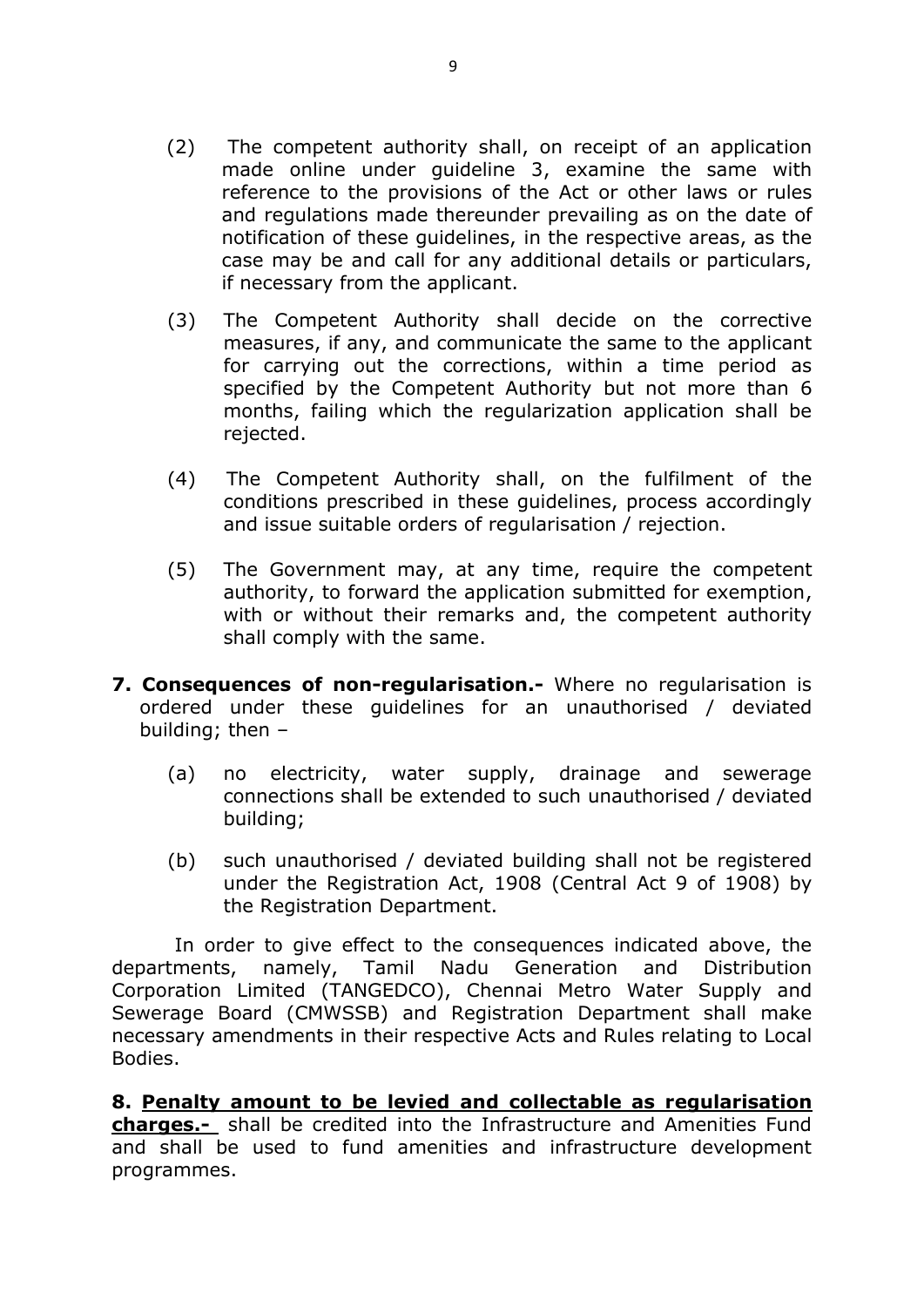**9. Appeal.-** Any person aggrieved by an order passed by competent authority may prefer an appeal to the Government in Housing and Urban Development Department in case of Chennai Metropolitan Planning Area or the Directorate of Town and Country Planning, in case of areas other than the Chennai Metropolitan Development Area, within thirty days from the date of receipt of the order:

Provided that the Government or the Director of Town and Country Planning, as the case may be, may admit an appeal preferred after the expiration of the said limitation period, if they are satisfied that the appellant had sufficient cause for not preferring the appeal within the said limitation period:

Provided further that no appeal shall be entertained unless it is accompanied by satisfactory proof of the payment of the self-assessed amount for exemption.

> DHARMENDRA PRATAP YADAV SECRETARY TO GOVERNMENT.

 $(\varphi)$   $(\wedge \omega)$ wwcad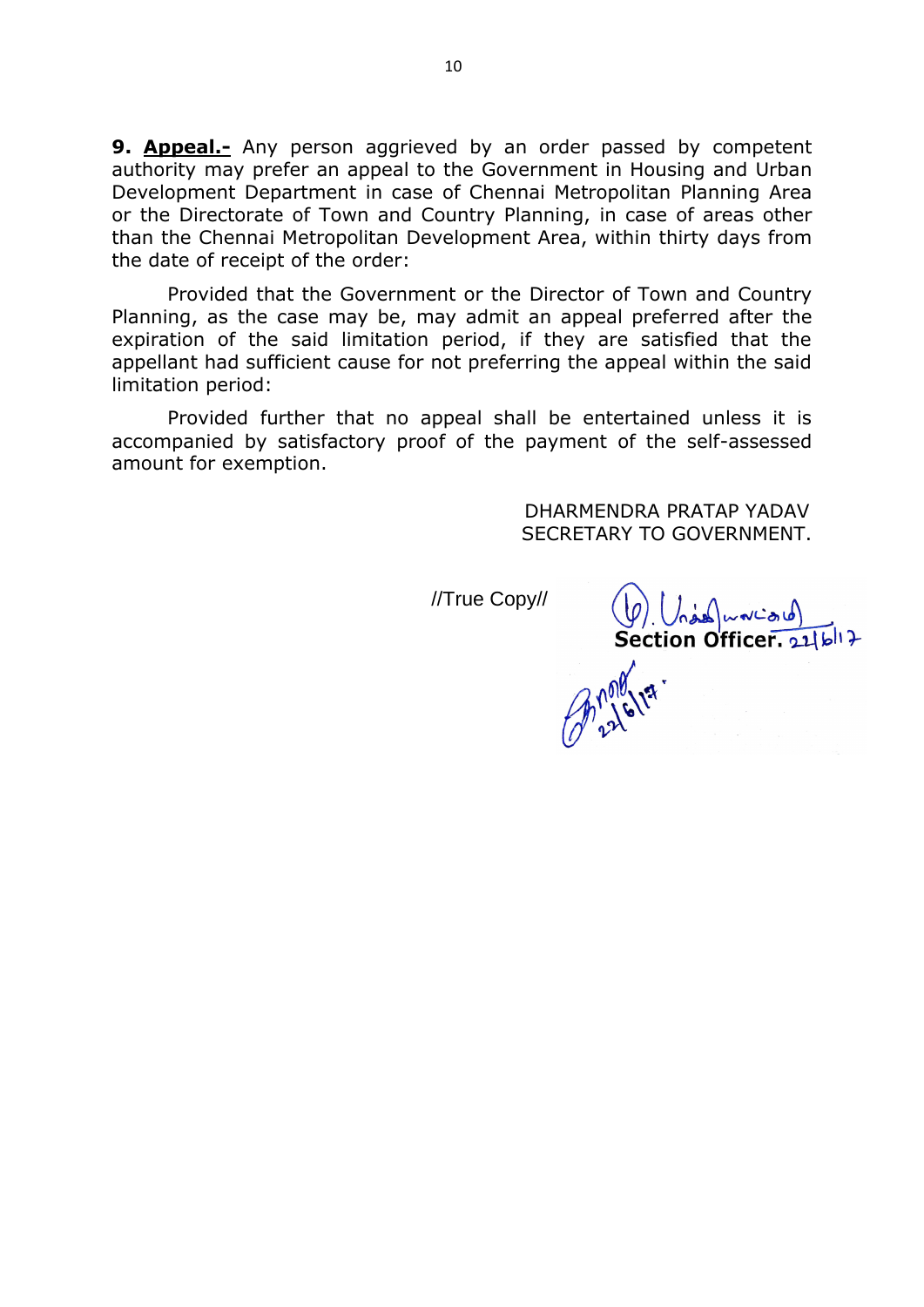# **ANNEXURE-I FORM – A [See Guideline 3(1)]**

## **Application for exemption \*\* of Buildings under section 113-C of the Tamil Nadu Town and Country Planning Act, 1971 (Tamil Nadu Act 35 of 1972)**

From

To The …………………………

Sir,

I / We hereby apply for regularization of my/our Building situated in Door No./Plot No…………. in Survey No. … … …………… , Block No…………. of ………………………… village in …………………………… Taluk/District for ………………………… purpose consisting of ………………………….. floors and …………… no. of dwelling units having a total built up area of ……………….. sq.m under section 113-C of the Tamil Nadu Town and Country Planning Act, 1971 (Tamil Nadu Act 35 of 1972)

The site of the building lies in an approved layout bearing no ………………..….dated ……………. (OR) The site of the building does not lie in an approved layout

(Tick the relevant line)

I / We declare following violations in my / our building:

| Parameter                  | Required as per<br>norms | Available as<br>on site | Net deviation | Penalty to<br>be paid |
|----------------------------|--------------------------|-------------------------|---------------|-----------------------|
| Floor Space Index<br>(FSI) |                          |                         |               |                       |
| Setback                    |                          |                         |               |                       |
| Road width                 |                          |                         |               |                       |
| Parking                    |                          |                         |               |                       |
| OSR requirement            |                          |                         |               |                       |

- (a) Five copies of plans showing the construction as per site conditions including its usage, duly signed by both the applicant who has the right over the land to develop and the Architect / Engineer / Licensed Surveyor and other professionals as prescribed by the local authority concerned in their Act / Building rules;
- (b) A copy of ownership document duly self attested;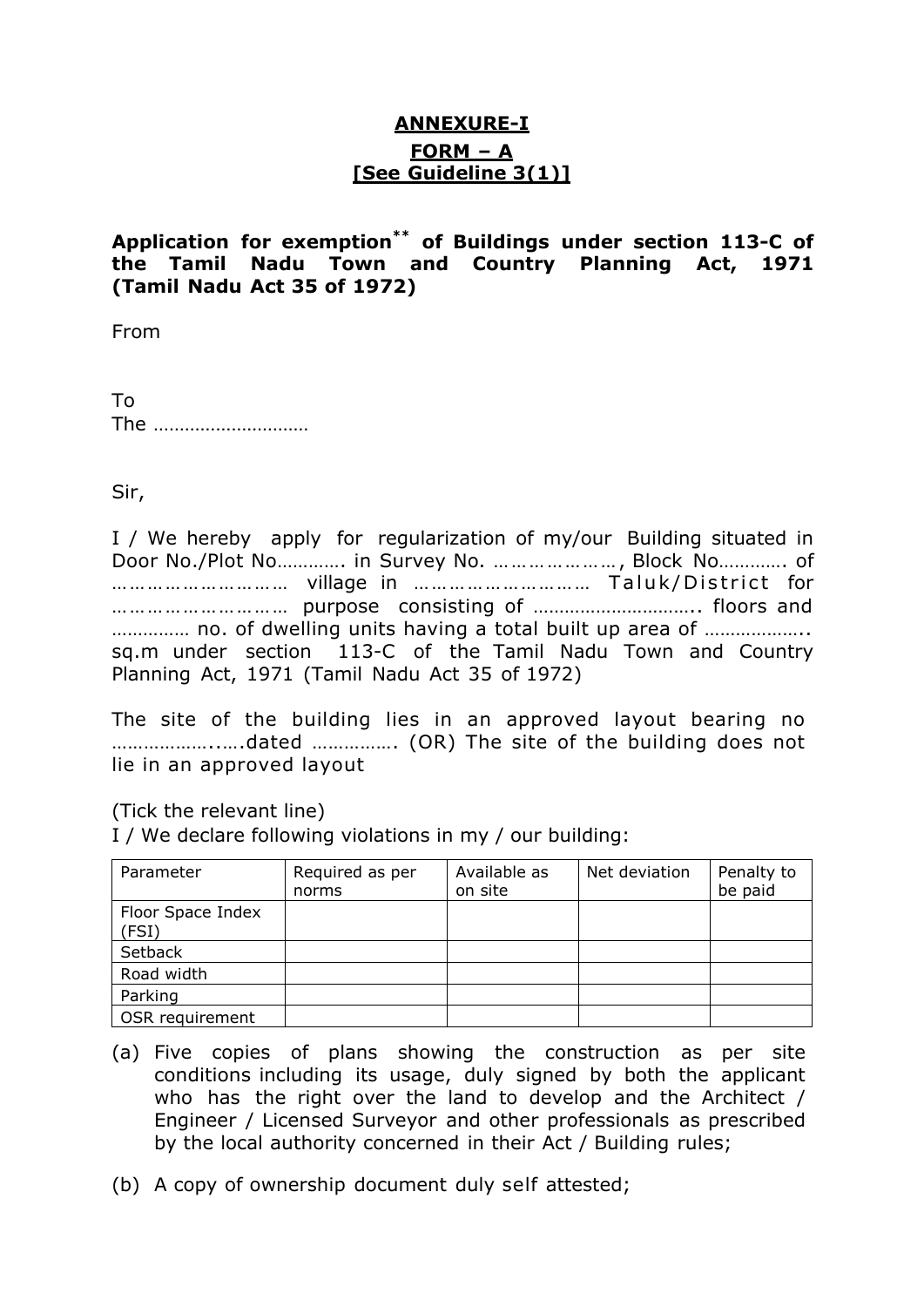- (c) A copy of the approved plan, duly attested by an Architect/ Registered Structural Engineer / Licensed Surveyor and other professionals as prescribed by the local authority concerned in their Act/Building rules, if there is an earlier approval for existing developments within the plot;
- (d) A copy of patta with FMB sketch or permanent land register (PLR) extract duly attested by a competent Revenue official;
- (e) Any evidence in proof of the building's existence on or before  $1<sup>st</sup>$ July, 2007;
- (f) A certificate issued by the Director of Fire safety and rescue services, about the adequacy of fire safety measures taken to the satisfaction of the Fire safety and rescue services department;
- (g) A certificate from a qualified structural engineer about whether the structure is sound and safe;
- (h) A clearance certificate from the Tamil Nadu Pollution Control Board in case of any industrial development including cottage industry;
- (i) Proof of payment of scrutiny fee as per prescribed rates for total floor area of buildings
- (i) A Declaration in respect of violated road width, setback spaces and floor area category-wise and self assessment of the amount payable for exemption with detailed working sheets duly signed both by the applicant and an Architect / Licensed Surveyor and other professionals as prescribed by the local authority concerned in their Act / Building rules;
- (k) Proof of payment of self assessed charges and penalties for exemption.

I / We, the owner / legal representative of every part of the land to which the accompanying application relates request regularisation permit for the development.

Date :

Signature of the Owner

- \* Strike out the portions which are not applicable.
- \*\* The online application which will be uploaded in CMDA website shall be filled and submitted.

DHARMENDRA PRATAP YADAV SECRETARY TO GOVERNMENT.

Section Officer. 216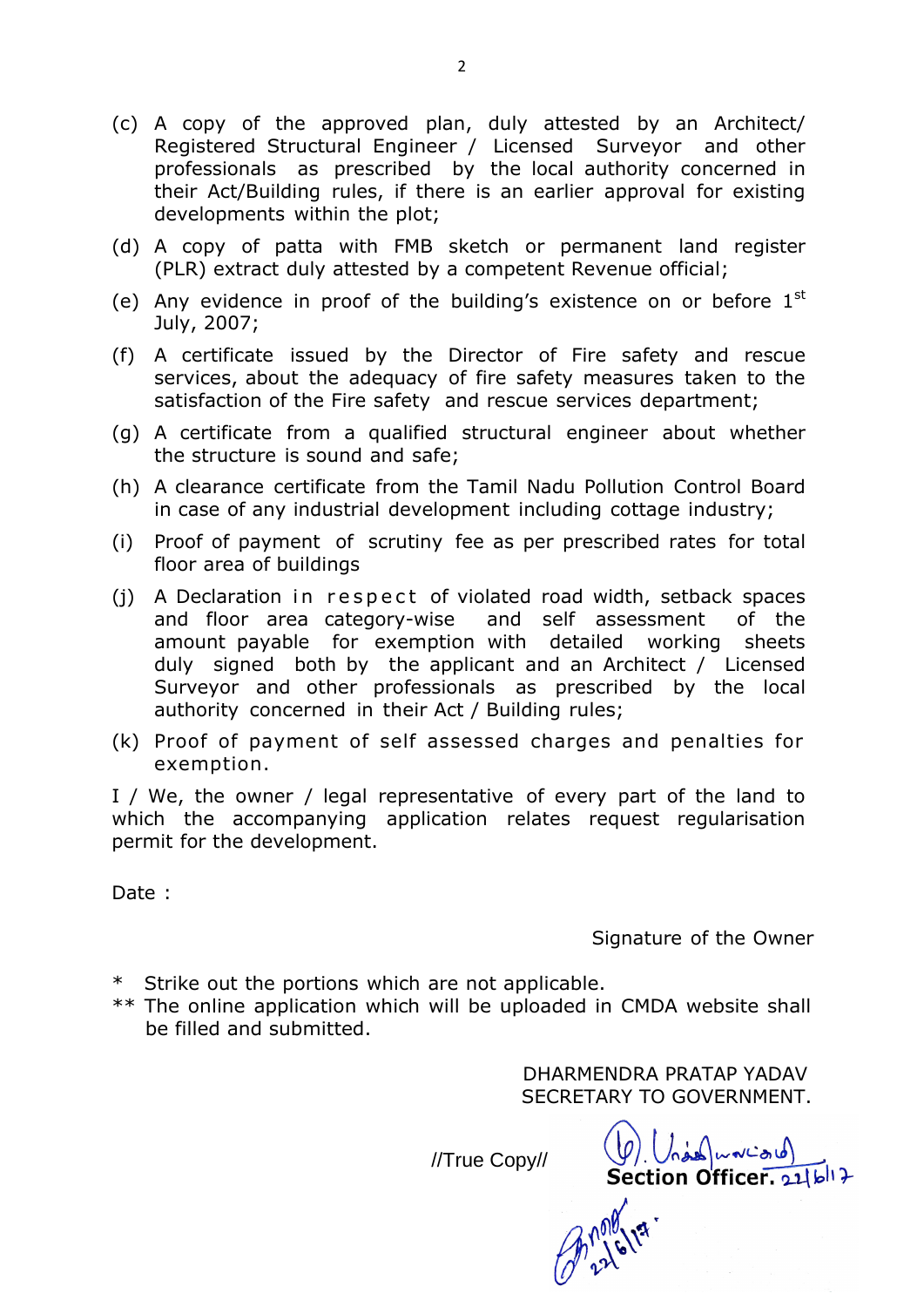# **APPENDIX TO ANNEXURE-I**

# **To be completed by the applicant:-**

| 1. | Applicant Name (in block capitals)<br>Address and Telephone No.                                                                                                                                                           |  |
|----|---------------------------------------------------------------------------------------------------------------------------------------------------------------------------------------------------------------------------|--|
| 2. | Particulars or proposal for which<br>permission of approval is sought.<br>(a) Full address or location of the land<br>to which this application relates<br>and site area.                                                 |  |
|    | Door / Plot No.<br>Town Survey No. / Survey Field<br>No. Division or / Ward No.<br>Road or Street Name<br>Name of Local<br>Authority Site area                                                                            |  |
|    | (b) Particulars of the proposal for<br>regularization including the<br>purposes for which the buildings<br>are to be used and to state<br>whether individual flat / whole<br>building                                     |  |
| 3. | Information regarding the use of the<br>building.                                                                                                                                                                         |  |
|    | (a) Total floor area of all building to<br>which the application relates<br>(b) Residential floor space<br>(c) Commercial floor space<br>(d) Industrial floor space<br>(e) Floor space for other use<br>(to be specified) |  |

Signature of the Owner

Signature of Licensed Surveyor.

DHARMENDRA PRATAP YADAV SECRETARY TO GOVERNMENT.

 $(g)$   $\left(\begin{array}{c} 0 \\ 0 \end{array}\right)$  waves of

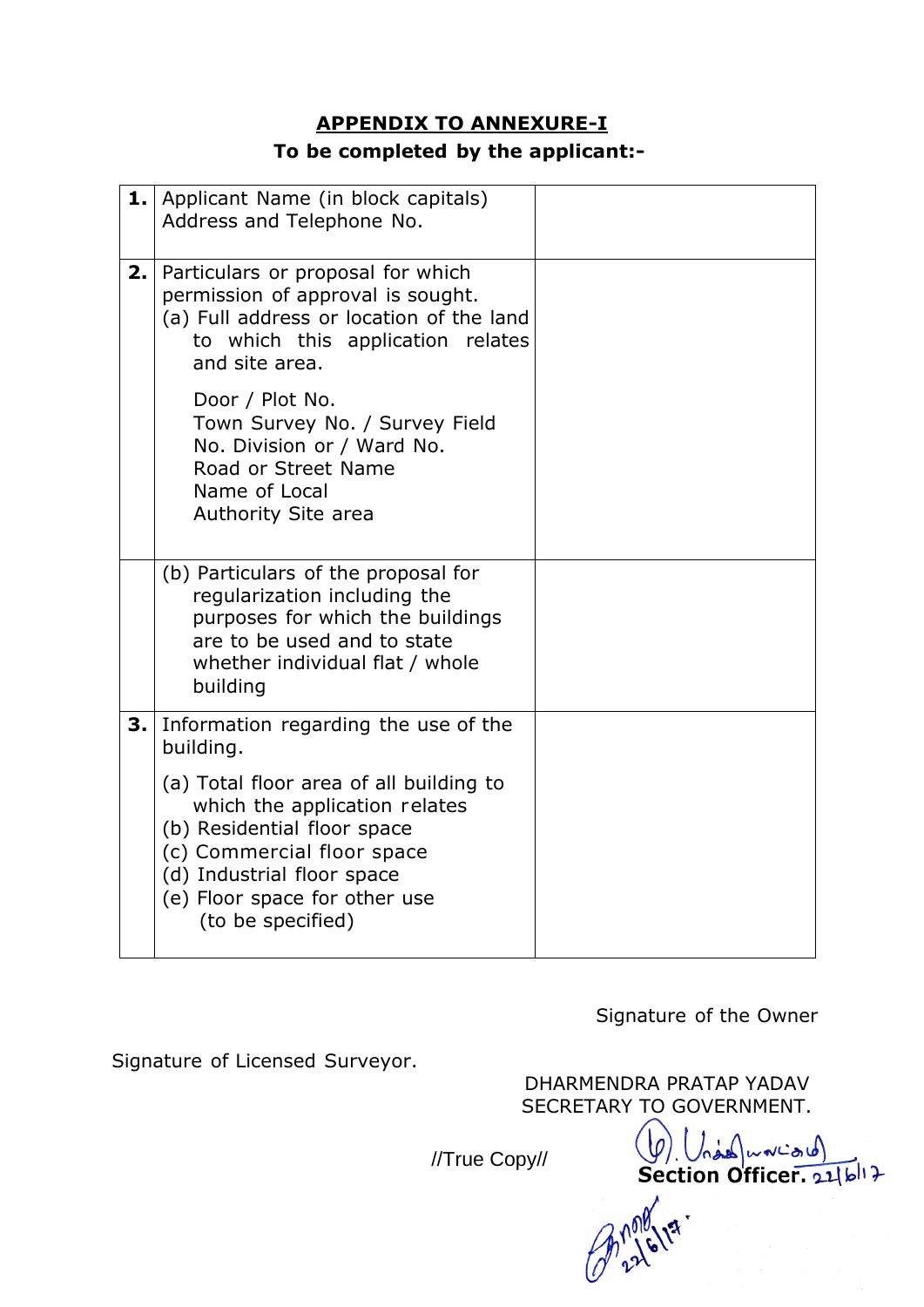## **ANNEXURE-II. [See Guideline No.5(v)]**

#### **Guidelines for Fire and Life Safety Measures**

The fire and life safety measures to be followed are as follows:-

- 1. The minimum road width requirement as per the Annexure-IA and Annexure-IB of the Tamil Nadu Assessment and Collection of Amount for Exemption of Building Rules, 2017 shall be maintained without any obstructions for the movement of fire fighting and emergency vehicles including the Aerial Ladder Platforms (sky lift) up to the frontage of the building.
- 2. The minimum setback requirements as per the Annexure-IA and Annexure-IB of the Tamil Nadu Assessment and Collection of Amount for Exemption of Building Rules, 2017 shall be maintained, as the setback is required for the purpose of movement of fire fighting personnel around the building premises; it shall also act as fire breaking/barrier between the buildings; staging area for the equipment; act as assembly area for the occupants and also used as smoke and poisonous gases disbursal area in case of emergencies.
- 3. The setback in multi-storied and public building shall be maintained free from obstructions and kept open to sky. No gas bank, diesel storage, generator sets and transformer/Ring Main Unit room shall be allowed in the required minimum setback area. No steel ramp less than the gradient of 1:12 shall be allowed so as to ensure smooth passage of emergency vehicles.
- 4. **General Exit Requirements.-** (a) Every building meant for human occupancy shall be provided with exits sufficient to permit safe escape of occupants, in case of fire or other emergency.
	- (b) General exit requirements which requires provision of internal staircase, external staircase and corridor or passageway which have direct access to these staircases shall be maintained free from all obstructions or impediments to full use for orderly evacuation of occupants in case of emergencies and shall lead to the exterior of a building or to a street. Lifts and escalators shall not be considered as exits.
	- (c) All Multi-storied and all buildings used as educational, assembly, institutional, hospitals, industrial, storage and hazardous occupancies having more than floor area of 500 Expand  $m^2$  on each floor shall have a minimum of two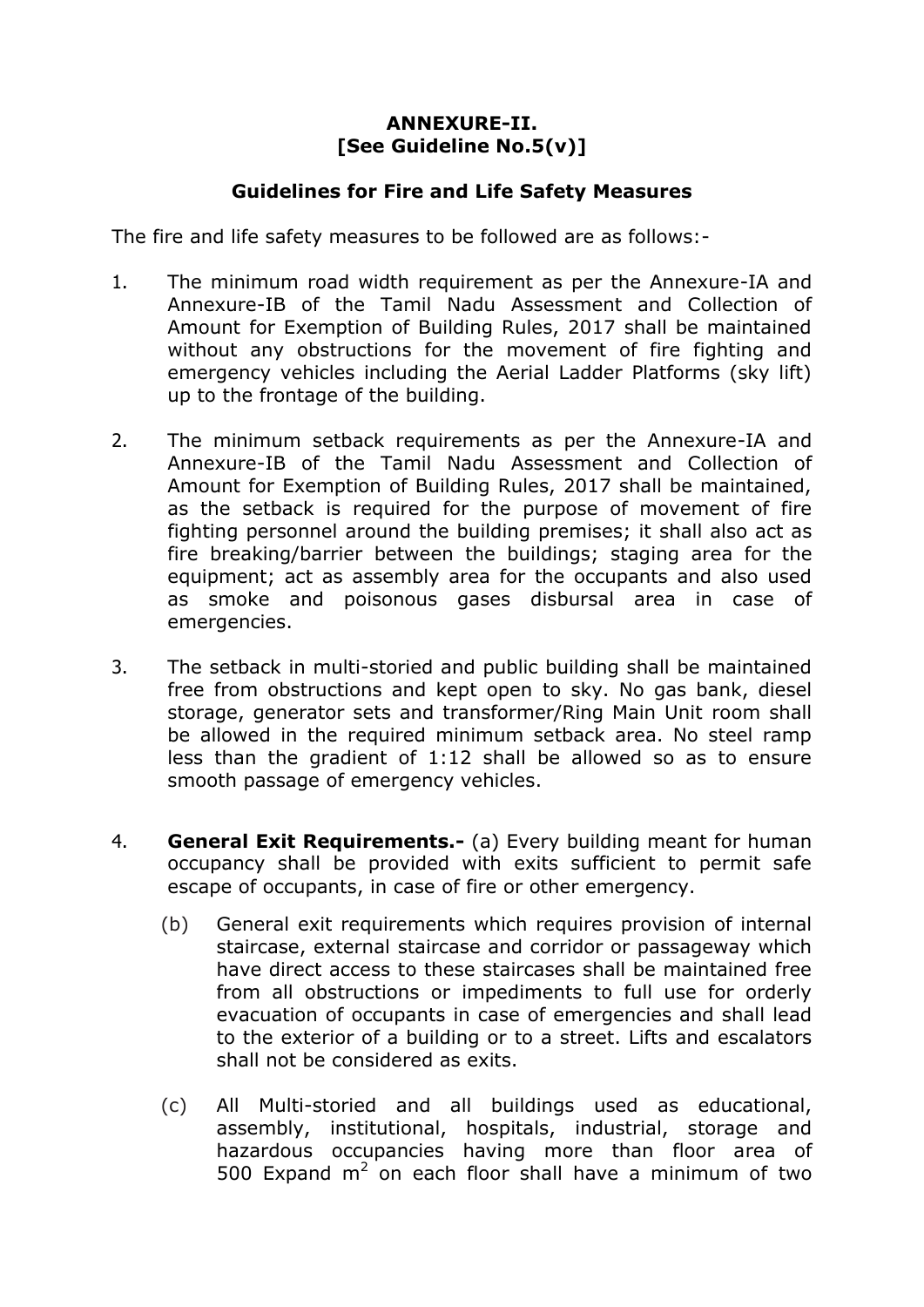staircases and the staircases shall be of enclosed type. At least one of them shall be on external walls of the buildings and shall open directly to the exterior, interior open space or to an open place of safety.

- (d) The number of exits shall conform to the accepted standards on the basis of occupant load of building (Floor area in meter square required for a person) for different occupancies and the travel distance to be maintained in a building.
- (e) In general indicative terms, the occupant load will be 12.5 for residential occupancies, 15 for institutional, 4 for educational, 10 for office buildings, 0.6 to 1 for assembly, 3 for basement shopping area and 6 for upper floor shopping areas. The travel distance to the nearest exits for all Multi-storied, special commercial, institutional and public buildings shall be of 30 m and for fully sprinklered building, the travel distance may be increased up to 45 meter.
- (f) The required number of exits and its citing shall be designed by the structural engineer and it shall be to the satisfaction of the Directorate of Fire and Rescue Services.
- (g) Exit doorways from an occupied space of commercial, institutional and public buildings shall open outside into an enclosed stairway or to protected means of egress and in general, it shall not be less than 1 meter in width and for public buildings it shall not be less than 2 meter. in width.
- (h) The height clearance for the exits shall not be less than 2.4 meter.
- (i) The width of the stairways for residential buildings shall be of 1 meter; for public buildings like auditorium, theaters and cinema theatres and institutional buildings like hospitals of 2 meter and for all other buildings shall be of 1.5 meter. The width of the treads, maximum height of the riser and the provision of hand rails shall be on accepted standards.
- (j) Internal staircases, if arranged around a lift shaft, it shall be provided with a minimum of two hours fire rated cladding; Hollow combustible construction shall be not permitted Gas piping or electrical panels in stairways shall not be allowed. Ducting in stairways is allowed if it is of one hour fire rating. If the ducting is used for electrical conduits, then, it shall have two hours fire rating.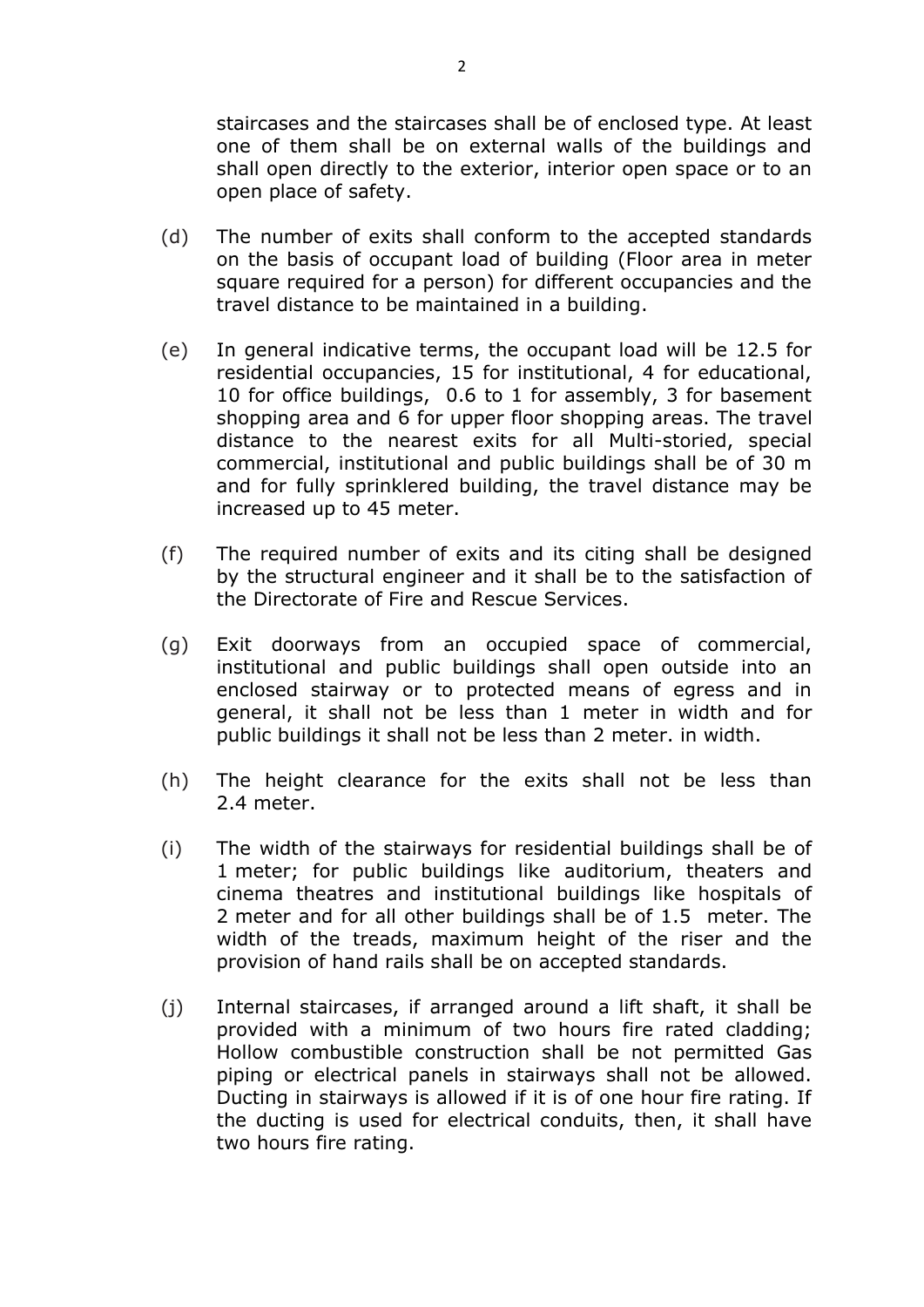- (k) The external stairs shall be directly connecting all floors to the ground. It shall be continuous, free of obstructions and the entrance to the external stairs shall be separate and remote from the internal staircase.
- (l) Unprotected steel frame staircase shall not be accepted as means of escape. However, steel staircase in an enclosed fire rated compartment of 2 hour shall be accepted as means of escape.
- (m) In commercial Multi-storied buildings, pressurization of escape routes interconnected with the fire alarm system shall be provided, thereby air is injected into the staircases, lobbies or corridors, to raise their pressure slightly above the surrounding areas so as to prevent the ingress of smoke or toxic gases into the escape routes and thereby ensuring the safe evacuation of occupants.
- 5. In all Multi-storied buildings, one of the lifts shall be a fire lift as per accepted standards and shall be provided with a minimum capacity for 8 passengers and fully automated with emergency switch on ground level. Training to operate these lifts to the occupants/security guards shall be given by the Lift manufacturers at periodical intervals and it shall be ensured by inspecting officers.
- 6. Emergency lighting from the independent source of power for a continuous operation of minimum two hours to identify the escape routes shall be provided as per the accepted standards and to the satisfaction of the Directorate of Fire and Rescue Services.
- 7. The fire detection and alarm system to warn the occupants, so that they may escape and also to facilitate orderly evacuation in case of emergencies shall be provided as per the accepted standards and to the satisfaction of the Directorate of Fire and Rescue Services.
- 8. All buildings excepting the ordinary buildings shall be ensured, at least two hours of fire rating capability so as to protect the building from collapse due to fire and to evacuate the occupants from the building within the time specified.
- 9. All buildings depending upon the occupancy use and height shall be protected by fire extinguishers, wet riser, down comer, automatic sprinkler installation and the fire protection measures as per the accepted standards and to the satisfaction of the Director of Fire and Rescue Services .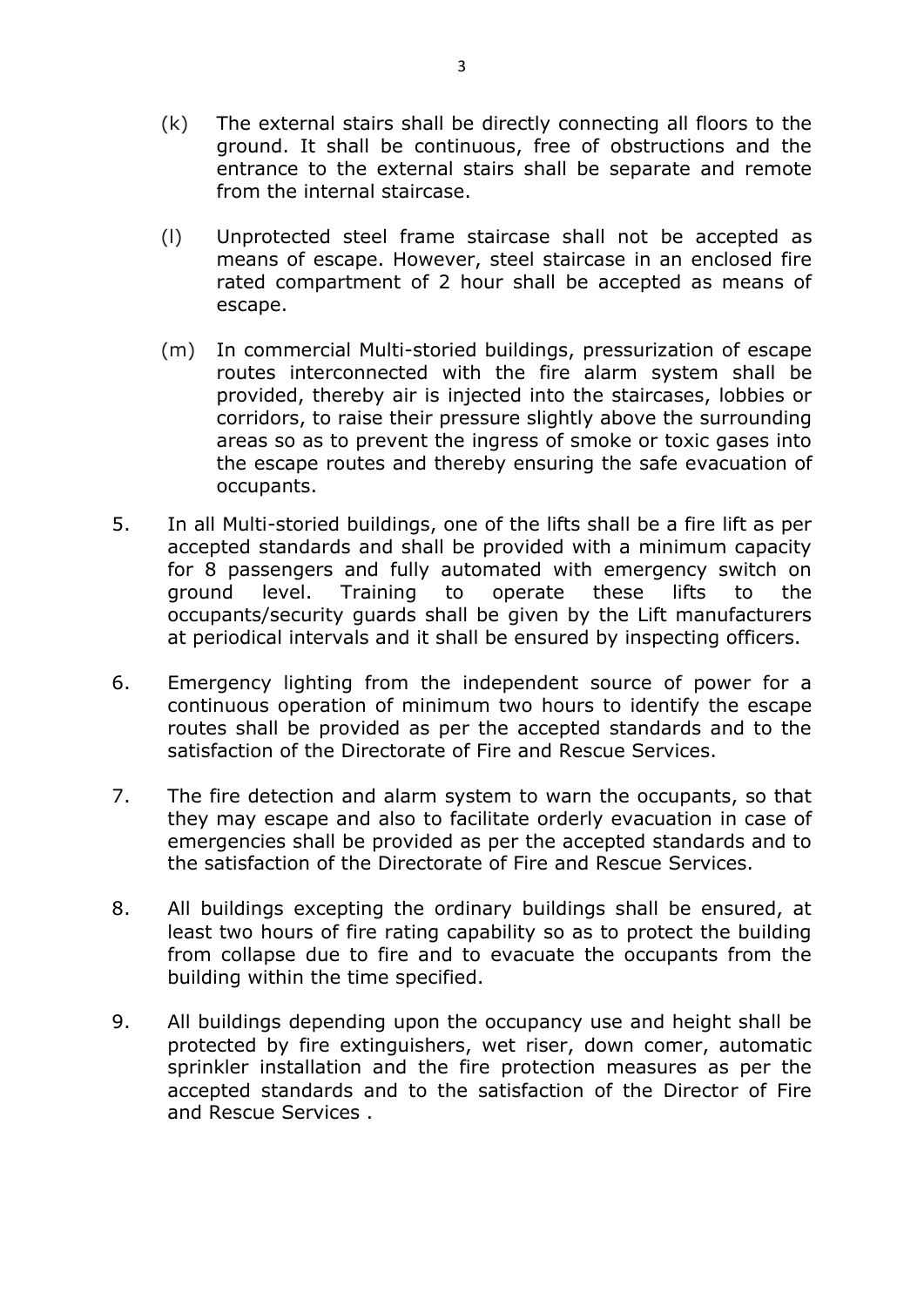- 10. (a) The building shall ensure smoke management by making openings/vent and provided with atrium and/or side wall openings at all floors as per the design approved by the empanelled structural engineer.
	- (b) Where smoke venting facilities are installed for the purposes of exit safety, these shall be adequate to prevent dangerous accumulation of smoke during the period of time necessary to evacuate the area served, using available exit facilities with a margin of safety to allow for unforeseen contingencies. The smoke exhaust equipment should be installed as per the minimum standards of the National Building Code of India, and where mechanical venting is employed, it shall be fire safe.
- 11. In cases of commercial buildings as specified in Annexure-IA and Annexure-IB of the Tamil Nadu Assessment and Collection of Amount for Exemption of Building Rules, 2016 where it is not feasible to leave the required side and rear set back spaces, to evacuate the occupants more efficiently, the fire and life safety measures such as provision of external fire escape, automatic detection and alarm system, smoke ventilation system, fire protection systems like wet riser/down comer, automatic sprinklers and emergency lighting system shall be made more stringent. Further, the occupants shall be suitably alerted for real time dangers and the fire escape staircases and corridors shall be suitably protected with fast acting sprinkler system/water mist system and without any obstructions or impediments like compartments for evacuation of occupants.
- 12. Refuge area measuring to an extent of 15 square meter as designed by the empanelled structural engineer and to the satisfaction of the Director of Fire and Rescue Services shall be provided as a staging area and secured place for effecting rescue of occupants for all Multi-storied buildings excepting residential occupancy where balcony is provided. To ensure life safety, conditions to be made more stringent, refuge area shall also be provided in the Commercial Special Buildings where there is no sufficient rear and side setbacks even though it is less than 24 meter in height.
- 13. Provisions for emergency escape routes as per the accepted standards shall be made essential for commercial and public buildings other than ordinary buildings as decided by the Directorate of Fire and Rescue Services.
- 14. Mechanical ventilation of smoke in dual mode as per the requirements of the National Building Code of India shall be provided for all usages in basements.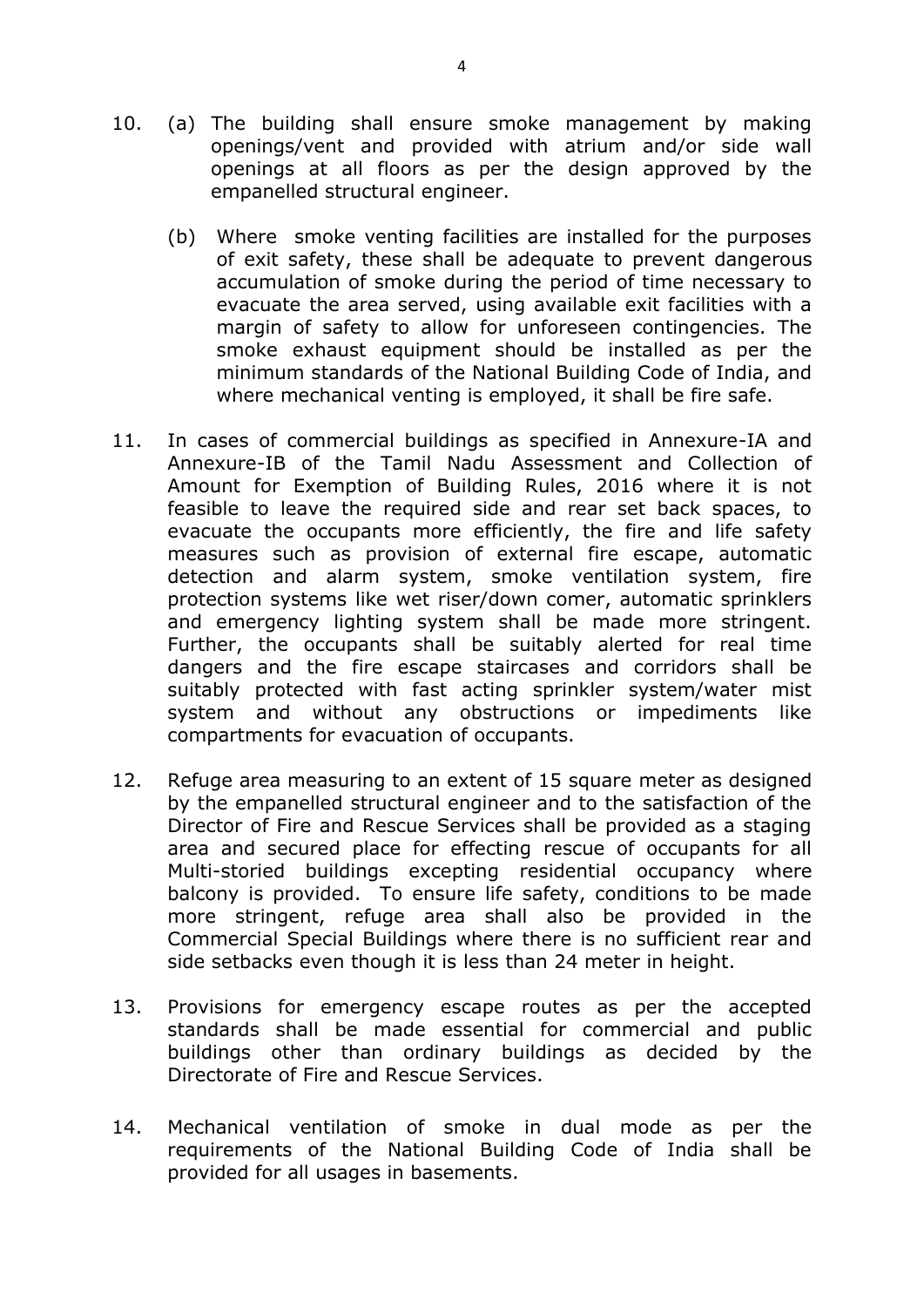- 15. Special provision for vertical and horizontal natural ventilation shall be made in Multi-storied Buildings and Special Buildings in consultation with the empanelled Structural Engineer and to the satisfaction of the Directorate of Fire and Rescue Services.
- 16. Air-conditioning system serving public buildings and large departmental stores having more than 500 square meter floor area and starred hotels shall be provided with effective means of preventing circulation of smoke through the system as per the accepted standards and to the satisfaction of the Directorate of Fire and Rescue Services.
- 17. **Special Considerations.-** (a) As the buildings are already constructed, underground sump with required water capacity cannot be provided in some cases and in those cases on practical considerations exclusive overhead tanks with suitable enhanced pump capacity shall be suggested to meet the requirements of firefighting capability. Automatic sprinkler system with suitable pump capacity shall also be suggested for such buildings.
	- (b) CPVC pipes as per Bureau of Indian Standards may be used for sprinklers provided in the building to avoid corrosion.
	- (c) Usage of water mist technology instead of sprinklers for commercial, institutional, public assembly hall and high value computer institutions may be suggested to save water consumption.
	- (d) Very Early Warning Aspirating Smoke Detection system (VESDA) shall be used in heritage buildings, high value commercial, data centers and electronic equipment installations.
	- (e) Special considerations and enhanced fire and life safety measures shall be suggested for higher fire load within the building such as storage of diesel for generator purposes, storage of easily inflammable materials like textiles, cotton bales etc., internal transformers, electrical panel rooms etc.,
- 18. Enhanced fire protection measures such as segregation and compartmentation of fire risk areas and provision of additional fire protection measures in these areas, increased water storage for firefighting, increase in pump capacity, reduction in spacing of sprinklers and automatic detectors, usage of multi detectors and water mist system etc., shall be suggested on practical considerations without affecting the building stability as there will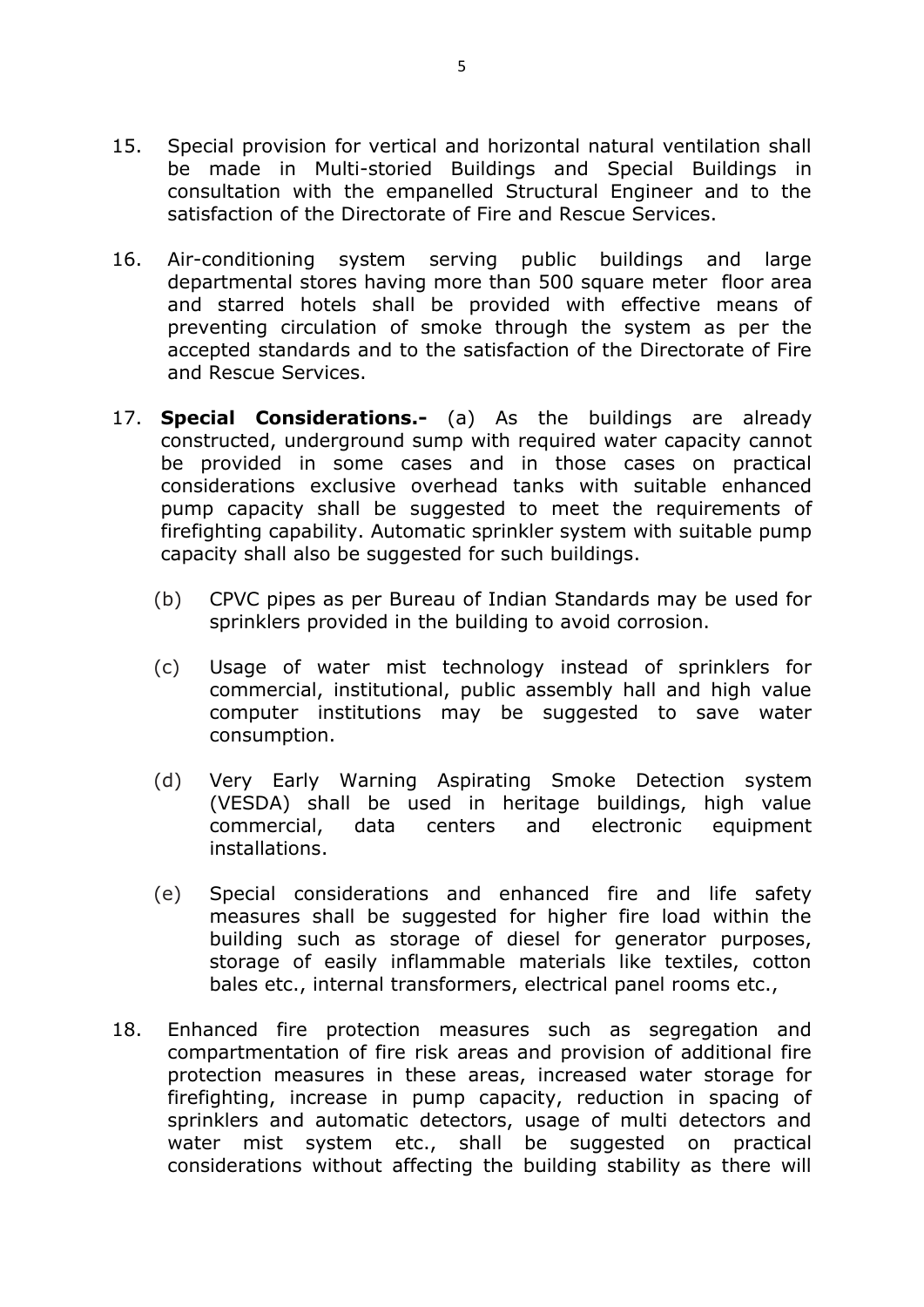be some relaxation in the required road access abutting the buildings and thereby some restrictions can be expected for the access of the external firefighting facility. It shall be complied with to the satisfaction of the Director of Fire and Rescue Services.

- 19. The fire load on the building shall not be altered after obtaining the exemption under section 113-C of the Act, for which the building owner has to submit an undertaking to the Director of Fire and Rescue Services.
- 20. Wherever possible, street hydrants with common municipal water sumps with higher pump capacity for highly congested commercial areas can be considered. The hydrant facility shall be designed and constructed by the local authorities and can be jointly maintained and operated by the local authorities and Fire and Rescue Services Department personnel. The cost of installation shall be borne by the applicants.
- 21. All high rise buildings, commercial, special buildings and public buildings shall compulsorily practice Fire Drill and Evacuation procedure drill every quarter internally for which records such as registers to be maintained and jurisdictional Fire and Rescue Services Department Personnel shall be a part of such drills once in a year. The security staff of such buildings shall undergo basic fire fighting and basic life support training being imparted by the Tamil Nadu Fire and Rescue Services Department and other designated institutions like St. Johns Ambulance, etc.
- 22. Buildings as identified by the Directorate of Fire and Rescue Services, as requiring one qualified fire officer authorized by the Director of Fire and Rescue Services shall be appointed who shall be available on the premises at all times to maintain the fire fighting equipments in good working condition, prepare fire orders, to impart regular training to the occupants, keep liaison with city fire brigade and to ensure that all precautionary measures are observed at all times.
- Note:- The National Building Code referred to in this Annexure shall denote the National Building Code of India 2005, Part IV Fire and Life Safety – Second Revision published by the Bureau of Indian, Standards with subsequent amendments made to it.

DHARMENDRA PRATAP YADAV SECRETARY TO GOVERNMENT.

 $(g)$   $\left(\begin{array}{c} \downarrow \\ \downarrow \end{array}\right)$   $\left(\begin{array}{c} \downarrow \\ \downarrow \end{array}\right)$  section Officer. 22/6/17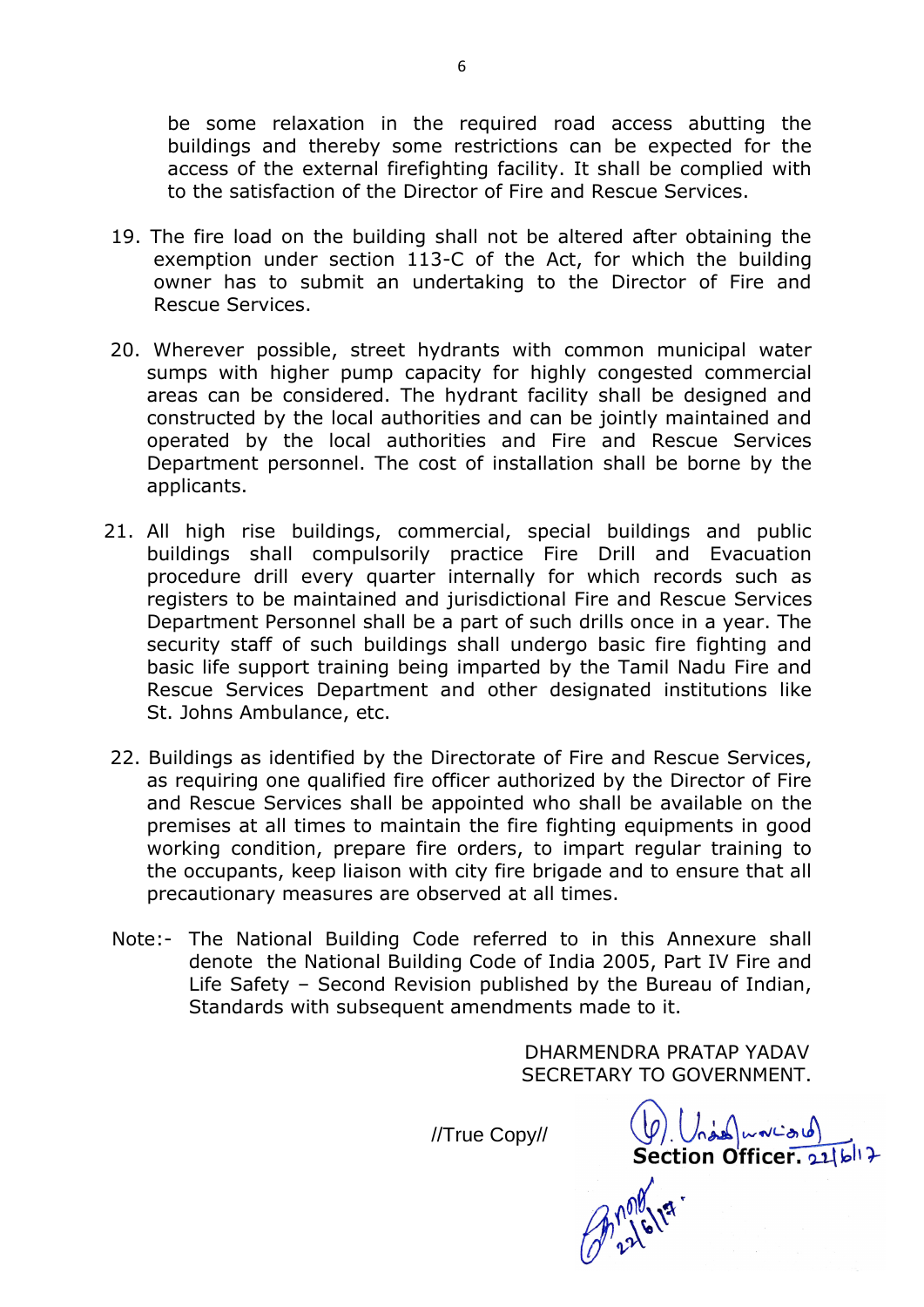## **ANNEXURE-III [See Guideline No.5(vi)]**

#### **Structural Stability Requirements for a Building**

- 1. The applicant shall to engage an Architect / Engineer, Structural Engineer, Geo-technical Engineer and Construction Engineer as per the quidelines.
- 2. For ordinary building, the applicant shall submit the required site plan and detailed structural plans duly prepared by the registered civil engineer.
- 3. The applicant shall get the building evaluated structurally and geotechnically by the relevant registered professional and submit a report on the stability of the building endangered by either the violation or otherwise, along with the application. The applicant shall also submit all the building and site details as per the proposed guidelines for evaluation as per Structural Design Format appended herein.
- 4. The Competent Authority will evaluate the building and site details submitted by the applicant and the Competent Authority shall decide on the corrective measures, if any, and communicate the same to the applicant for carrying out the corrections, within a time period as specified by the Competent Authority but not more than six months. The applicant shall carry out the corrective measures and submit compliance report to the competent authority within the stipulated time failing which the regularization application shall be rejected.

 DHARMENDRA PRATAP YADAV SECRETARY TO GOVERNMENT.

Section Officer, 21/6/17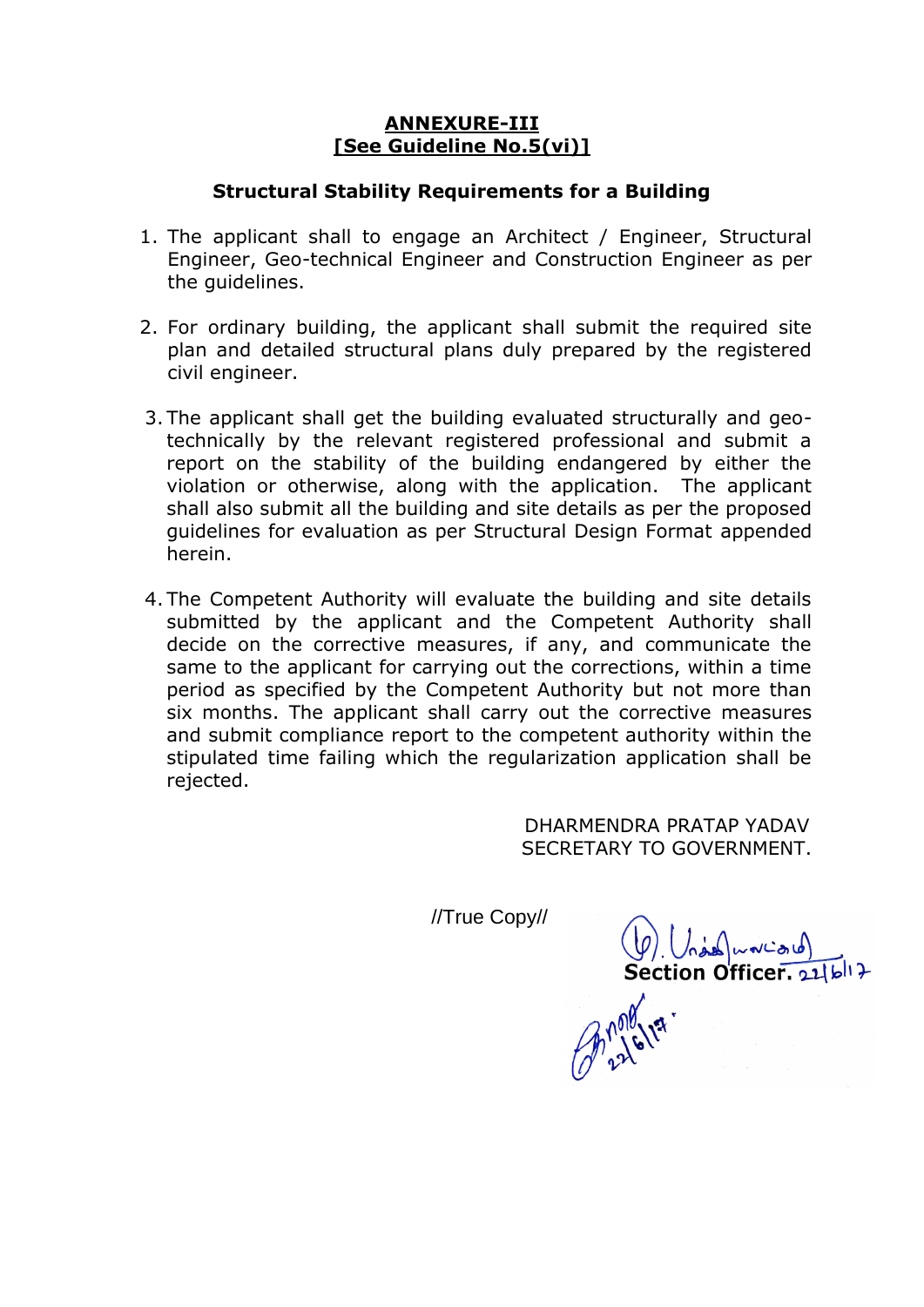## **Structural Design Basis Report for repair/Retrofitting of proposed regularisation of building**

| Part 1         | <b>General Data</b>                                                                                                                                                             |                    |                               |
|----------------|---------------------------------------------------------------------------------------------------------------------------------------------------------------------------------|--------------------|-------------------------------|
| <b>S. No.</b>  | <b>Description</b>                                                                                                                                                              | <b>Information</b> | <b>Notes</b>                  |
| $\mathbf{1}$   | <b>Site Address</b>                                                                                                                                                             |                    |                               |
| $\overline{2}$ | Name of Owner                                                                                                                                                                   |                    |                               |
| 3              | Name of Registered Developer along<br>with the Registration Number                                                                                                              |                    |                               |
| 4              | Name of Registered Architect/Engineer<br>along the Registration Number                                                                                                          |                    |                               |
| 5              | Name of Registered Structural engineer<br>along with the Registration Number                                                                                                    |                    |                               |
| 6              | Use of the building                                                                                                                                                             |                    |                               |
| $\overline{7}$ | Number of stories above ground level<br>(including storeys to be added later, if<br>any)                                                                                        |                    |                               |
| 8              | Number of basements below ground<br>level                                                                                                                                       |                    |                               |
| 9              | Type of structure<br>Load bearing walls<br>R. C. C. frame<br>R. C. C. frame and Shear Walls<br>Steel frame                                                                      |                    |                               |
| 10             | Soil data<br>Type of soil<br>Design safe bearing capacity                                                                                                                       |                    | IS:1893 C1.6.3.5.2<br>IS:1904 |
| 11             | Dead loads (unit weight adopted)<br>Earth<br>$\bullet$<br>Water<br>Brick masonry<br>Plain cement concrete<br>Reinforced cement concrete<br>Floor finish<br>Other fill materials |                    | IS:875 Part 1                 |
| 12             | Imposed (live) toads<br>Floor loads<br>Roof loads                                                                                                                               |                    | IS: 875 Part 2                |
| 13             | Cyclone/wind<br>Speed<br>Design pressure intensity                                                                                                                              |                    | IS: 875 Part 3                |
| 14             | Seismic zone                                                                                                                                                                    |                    | IS: 1893 (2002)               |
| 15             | Importance factor                                                                                                                                                               |                    | IS: 1893 (2002)<br>Table 6    |
| 16             | Seismic zone factor (Z)                                                                                                                                                         |                    | IS: 1893 Table 2              |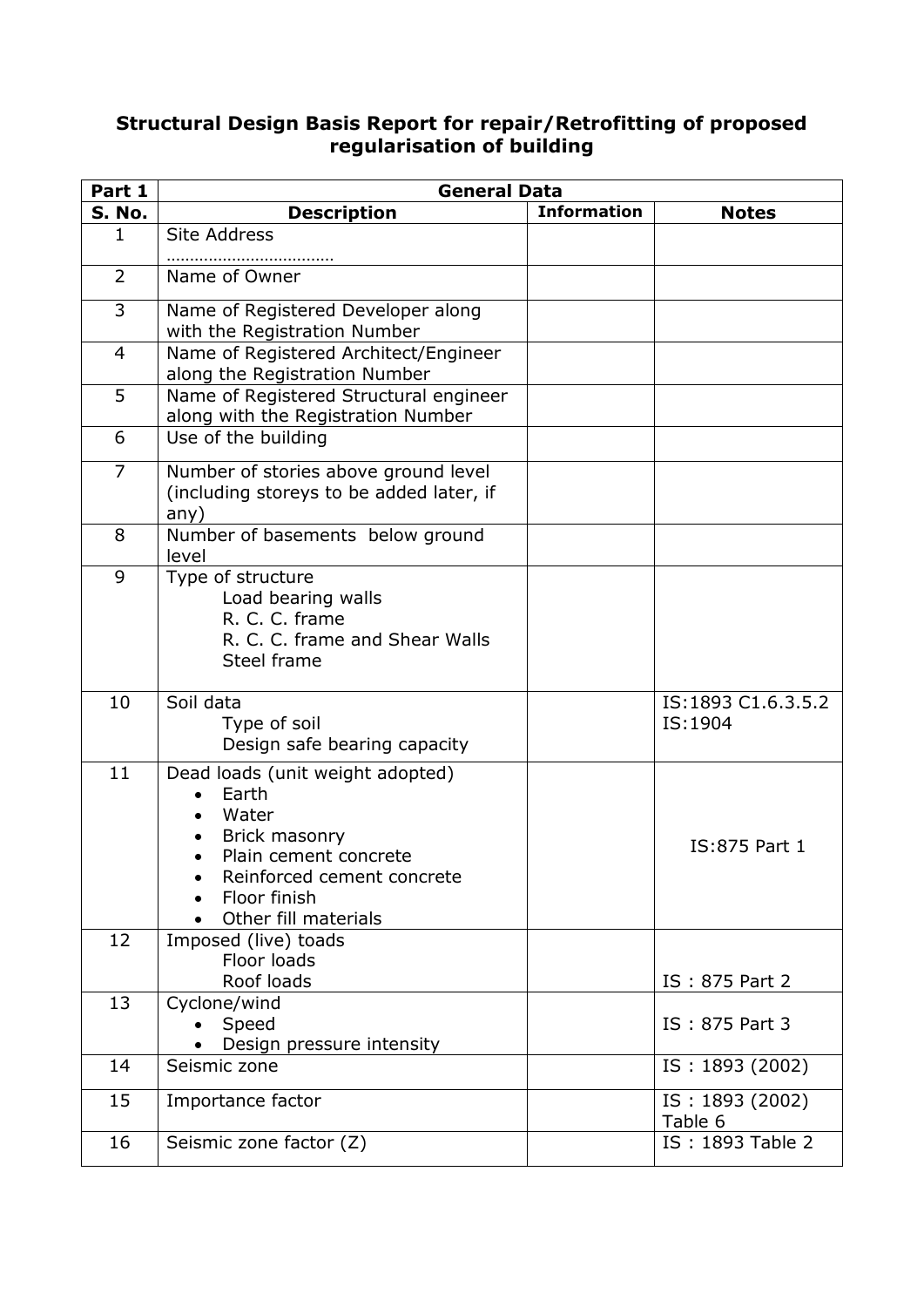| 17 | Response reduction factor                                | IS: 1893 Table 7  |
|----|----------------------------------------------------------|-------------------|
| 18 | Fundamental natural period-approx.                       | IS: 1893 C1.7.6   |
| 19 | Design horizontal acceleration spectrum<br>value $(A_h)$ | IS: 1893 C1.6.4.2 |
| 20 | *Expansion/Separation Joints                             |                   |
| 21 | Building is regular/irregular                            | IS 1893           |

\* Enclose detailed drawings drawn to scale for each floor

Note:

In case terrace garden is provided, indicate additional fill load and live load along with the detailed drawings drawn to scale

| Part 2         | <b>Load bearing masonry buildings</b>                                                                                                                                                                                                                                                                                                                                                  |                    |                                                                                                                                                                     |
|----------------|----------------------------------------------------------------------------------------------------------------------------------------------------------------------------------------------------------------------------------------------------------------------------------------------------------------------------------------------------------------------------------------|--------------------|---------------------------------------------------------------------------------------------------------------------------------------------------------------------|
| S.No.          | <b>Description</b>                                                                                                                                                                                                                                                                                                                                                                     | <b>Information</b> | <b>Notes</b>                                                                                                                                                        |
| $\mathbf{1}$   | Building category                                                                                                                                                                                                                                                                                                                                                                      |                    | IS: 4336 C1.7<br>Read with IS: 1893<br>Zone<br>$II$ $III$ $IV$<br>V<br>Bldg.<br>Ordinary<br>B<br>E<br>$\mathsf{C}$<br>D<br>E<br>$\mathsf{C}$<br>E<br>D<br>Important |
| $\overline{2}$ | <b>Basement Provided</b>                                                                                                                                                                                                                                                                                                                                                               |                    |                                                                                                                                                                     |
| 3              | Number of floors including Ground<br>Floor (all floors including stepped<br>floors in hill slopes)                                                                                                                                                                                                                                                                                     |                    |                                                                                                                                                                     |
| $\overline{4}$ | Type of wall masonry                                                                                                                                                                                                                                                                                                                                                                   |                    |                                                                                                                                                                     |
| 5              | Type and mix of Mortar                                                                                                                                                                                                                                                                                                                                                                 |                    | IS: 4326 C1.8.1.2                                                                                                                                                   |
| 6              | Re: size and position of openings<br>(See note No.[i])<br>Minimum distance (b5)<br>$\bullet$<br>Ratio $(b_1+b_2+b_3)/1_1$ or<br>$\bullet$<br>$(b_6+b_7)/1_2$<br>Minimum pier width between<br>$\bullet$<br>consequent opening $((b_4))$<br>Vertical distance $(h_3)$<br>$\bullet$<br>Ratio of wall height to<br>thickness 4 Ratio of wall<br>length between cross wall to<br>thickness |                    | IS: 4326 Table 4, Fig.7                                                                                                                                             |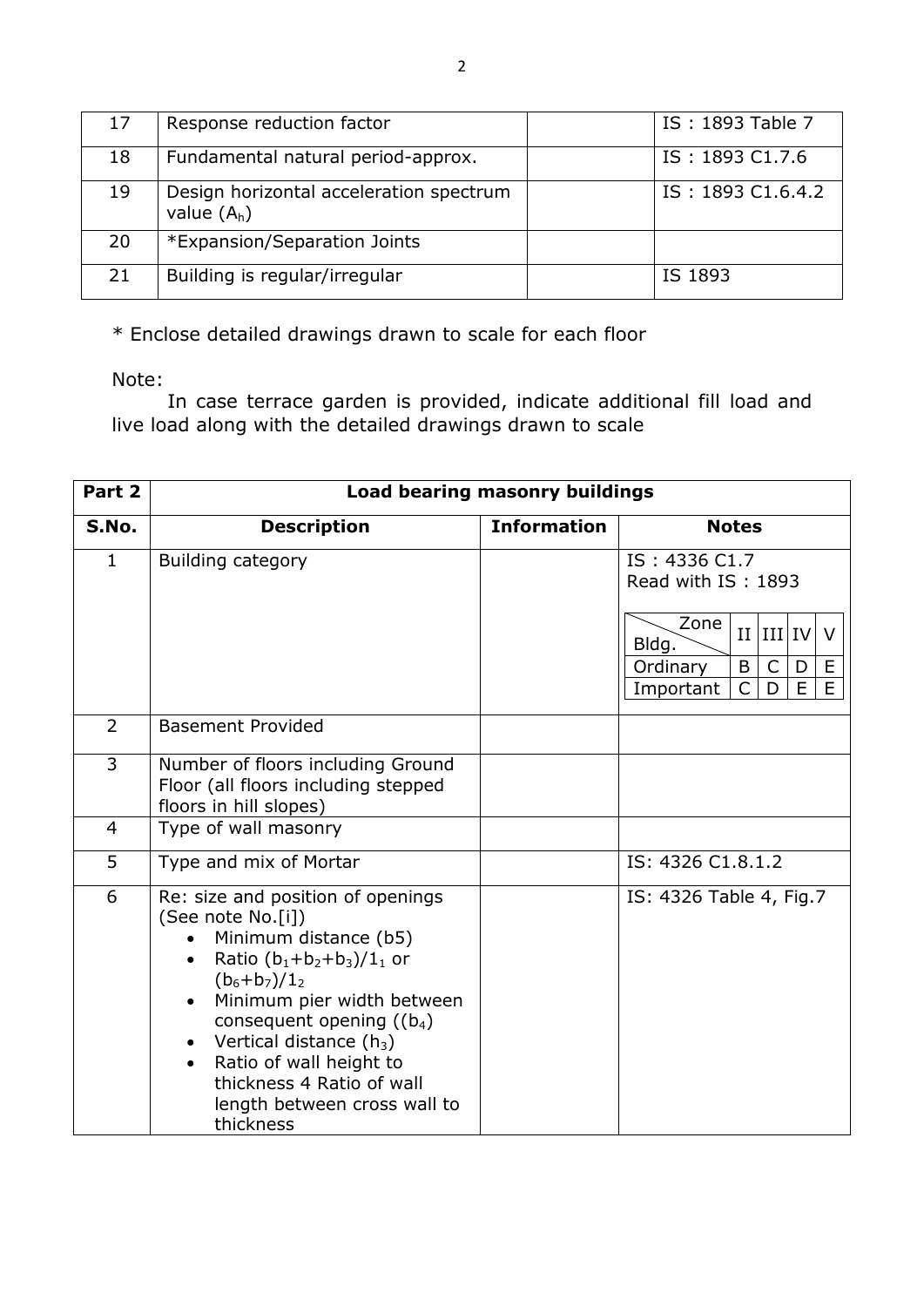|    | Horizontal seismic band<br>• at plinth level<br>• at window sill level<br>• at lintel level<br>• at ceiling level<br>• at eave level of sloping roof<br>• at top of gable walls<br>• at top of ridge walls | <b>NA</b><br>IP<br>P | (see note No. 2)<br>IS: 4326 C1 8.4.6<br>IS: 4326 C1 8.3<br>IS: 4326 C1 8.4.2.<br>IS: 4326 C1 8.4.3<br>IS: 4326 C1 8.4.3<br>IS: 4326 C1 8.4.4 |
|----|------------------------------------------------------------------------------------------------------------------------------------------------------------------------------------------------------------|----------------------|-----------------------------------------------------------------------------------------------------------------------------------------------|
| 8  | Vertical reinforcing bar at corners<br>and T junction of walls at jambs of<br>doors and window openings                                                                                                    |                      | IS: 4326 C1 8.4.8<br>IS: 4326 C1 8.4.9                                                                                                        |
| 9  | Integration of prefab<br>roofing/flooring elements through<br>reinforced concrete screed.                                                                                                                  |                      | IS: 4326 C1 9.1.4                                                                                                                             |
| 10 | Horizontal bracings in pitched truss<br>in horizontal plane at the level of<br>ties in the slopes of pitched roofs                                                                                         |                      |                                                                                                                                               |

Notes :(i) Information in Item 6 should be given on separate A4 sheets for all walls with large number of openings

(ii) P indicates "Information provided" IP indicates "Information to be provided" NA indicates "Not Applicable" Tick mark one box

| Part 3         | <b>Reinforced concrete framed buildings</b>                                                                                                                                                             |                    |                 |
|----------------|---------------------------------------------------------------------------------------------------------------------------------------------------------------------------------------------------------|--------------------|-----------------|
| S.No.          | <b>Description</b>                                                                                                                                                                                      | <b>Information</b> | <b>Notes</b>    |
| $\mathbf{1}$   | Type of building<br>Regular frames<br>Regular frames with Shear<br>$\bullet$<br>Walls<br>Irregular frames<br>$\bullet$<br>Irregular frames with Shear<br>$\bullet$<br>Walls<br>Soft storey<br>$\bullet$ |                    | IS: 1893 C1 7.1 |
| $\overline{2}$ | Number of basements                                                                                                                                                                                     |                    |                 |
| 3              | Number of floors including ground-<br>floor                                                                                                                                                             |                    |                 |
| 4              | Horizontal floor system<br>Beams and slabs<br>$\bullet$<br>Waffles<br>$\bullet$<br>Ribbed floor<br>$\bullet$<br>Flat slab with drops<br>$\bullet$<br>Flat plate without drops<br>$\bullet$              |                    |                 |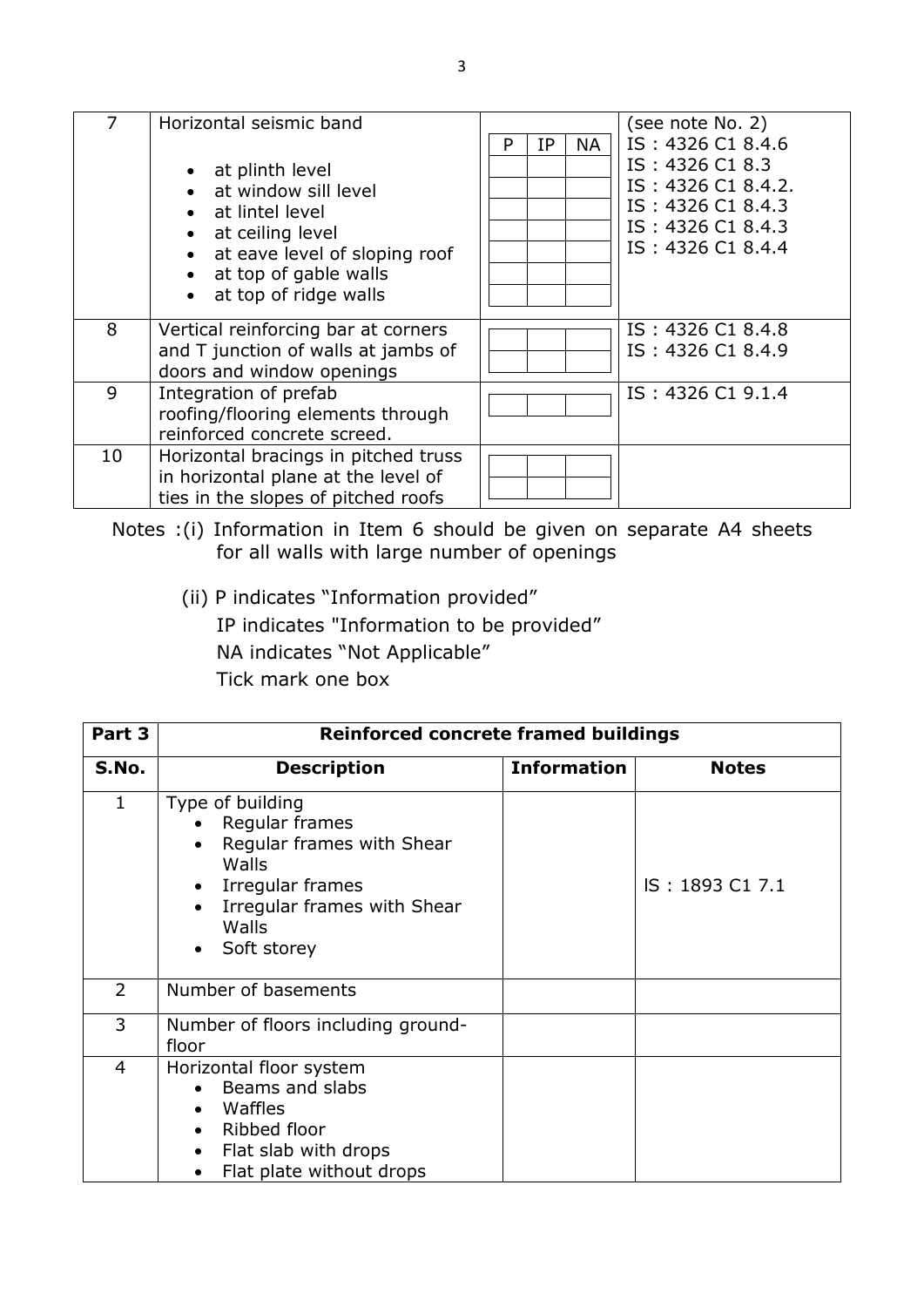| 5              | Soil Data                                | IS: 1498           |
|----------------|------------------------------------------|--------------------|
|                | • Type of soil                           |                    |
|                | Recommended type of                      |                    |
|                | foundation                               |                    |
|                | -Independent footings                    |                    |
|                | -Raft                                    |                    |
|                | -Piles                                   |                    |
|                | Recommended bearing<br>$\bullet$         |                    |
|                | capacity of soil                         |                    |
|                | Recommended type, length,<br>$\bullet$   |                    |
|                | diameter and load capacity of            |                    |
|                | piles                                    |                    |
|                | Depth of water table<br>$\bullet$        |                    |
|                | Chemical analysis of ground              |                    |
|                | water                                    |                    |
| 6              | Chemical analysis of soil<br>Foundations |                    |
|                | Depth below ground level                 |                    |
|                | Type                                     |                    |
|                | Independent                              |                    |
|                | Interconnected                           |                    |
|                | Raft                                     |                    |
|                | Piles                                    |                    |
| $\overline{7}$ | System of interconnecting                | IS: 1893 C1 7.12.1 |
|                | foundations                              |                    |
|                | Plinth beams                             |                    |
|                | Foundation beams                         |                    |
| 8              | Grades if concrete used in different     |                    |
|                | parts of building                        |                    |
| 9              | Method of analysis used                  |                    |
| 10             | Computer software used                   |                    |
| 11             | <b>Torsion included</b>                  | IS: 1893 C1 7.9    |
| 12             | Base shear                               |                    |
|                | a. Based on approximate                  |                    |
|                | fundamental period                       | IS: 1893 C1. 7.5.3 |
|                | b. Based on dynamic analysis             |                    |
|                | c. Ratio of a/b                          |                    |
| 13             | Distribution-of seismic forces along     | IS: 1893 C1. 7.7   |
|                | the height of the building               | (Provide sketch)   |
| 14             | The column of soft ground storey         | IS: 1893 C1. 7.10  |
|                | specially designed.                      |                    |
| 15             | Clear minimum cover-provided in          | IS: 456 C1, 26.4   |
|                | Footing<br>$\bullet$                     |                    |
|                | Column                                   |                    |
|                | <b>Beams</b>                             |                    |
|                | Slabs                                    |                    |
|                | Walls                                    |                    |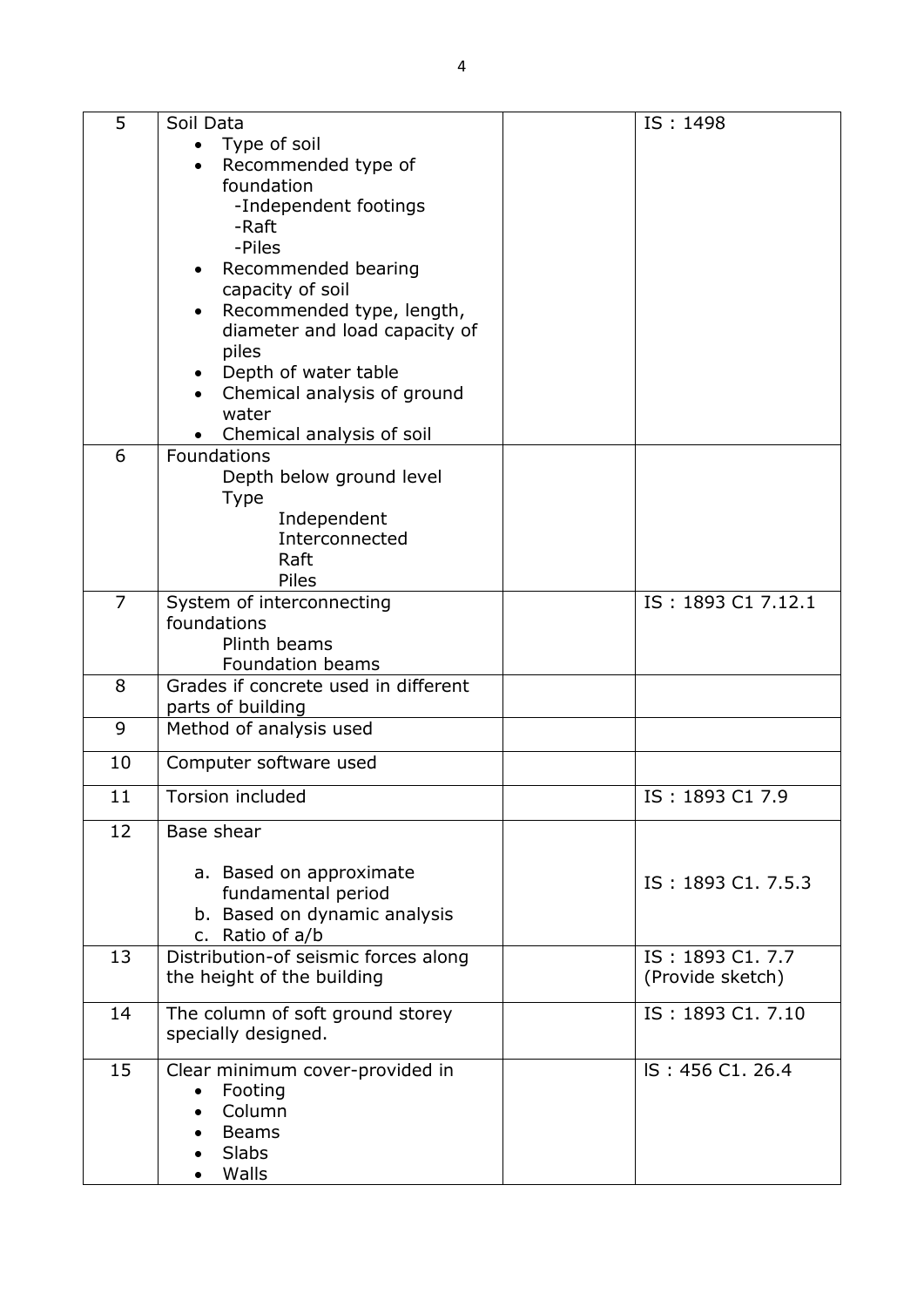| 16 | Ductile detailing of RC frame                                                               |                           |
|----|---------------------------------------------------------------------------------------------|---------------------------|
|    | Type of reinforcement used<br>Minimum dimension of beams                                    | IS: 456 C1.5.6            |
|    | Minimum dimension of columns<br>$\bullet$<br>Minimum percentage of                          | IS: 13920 C1.6.1          |
|    | reinforcement of beams at any<br>cross section                                              | IS: 13920 C1.7.1.2        |
|    | Maximum percentage of<br>reinforcement at any section of<br>beam                            | IS: 456 C1. 26.5.1(a)     |
|    | Spacing of transverse<br>$\bullet$<br>reinforcement in 2-d length of<br>beams near the ends | IS: 13920 C1.6.2.1        |
|    | Ratio of capacity of beams in<br>shear to capacity of beams in                              | IS: 456<br>C1.26.5.1.1(b) |
|    | flexure<br>Maximum percentage of<br>$\bullet$                                               |                           |
|    | reinforcement in column<br>Confining stirrups near ends of                                  | IS: 13920 C1.6.2.2        |
|    | columns and in beam-column<br>joints<br><b>Diameter</b><br>Spacing                          | IS: 13920 C1.6.3.5        |
|    |                                                                                             | 1S: 456 C1.26.5.3.1       |
|    | • Ratio of shear capacity of<br>columns to maximum seismic                                  |                           |
|    | shear in the storey.                                                                        | 1S: 13920 C1.7.4          |
| 17 | Does the features require clearance<br>by SDRP                                              |                           |
|    | Example :<br>Multistory building<br>Prefab building<br>Building in hazard prone areas       |                           |

## **Foundation**

- i. In case raft foundation has been adopted, indicate K value used for analysis of the raft.
- ii. Incase pile foundations have been used, give full particulars of the piles, type, dia, length, capacity
- iii. In case of high water table, indicate system of countering water pressure, and indicate the existing water table, and that assumed to design foundations.

## **Idealization for Earthquake analysis**

i. In case of composite system of shear walls and rigid frames, give distribution of base shear in the two systems on the basis of analysis, and that used for design of each system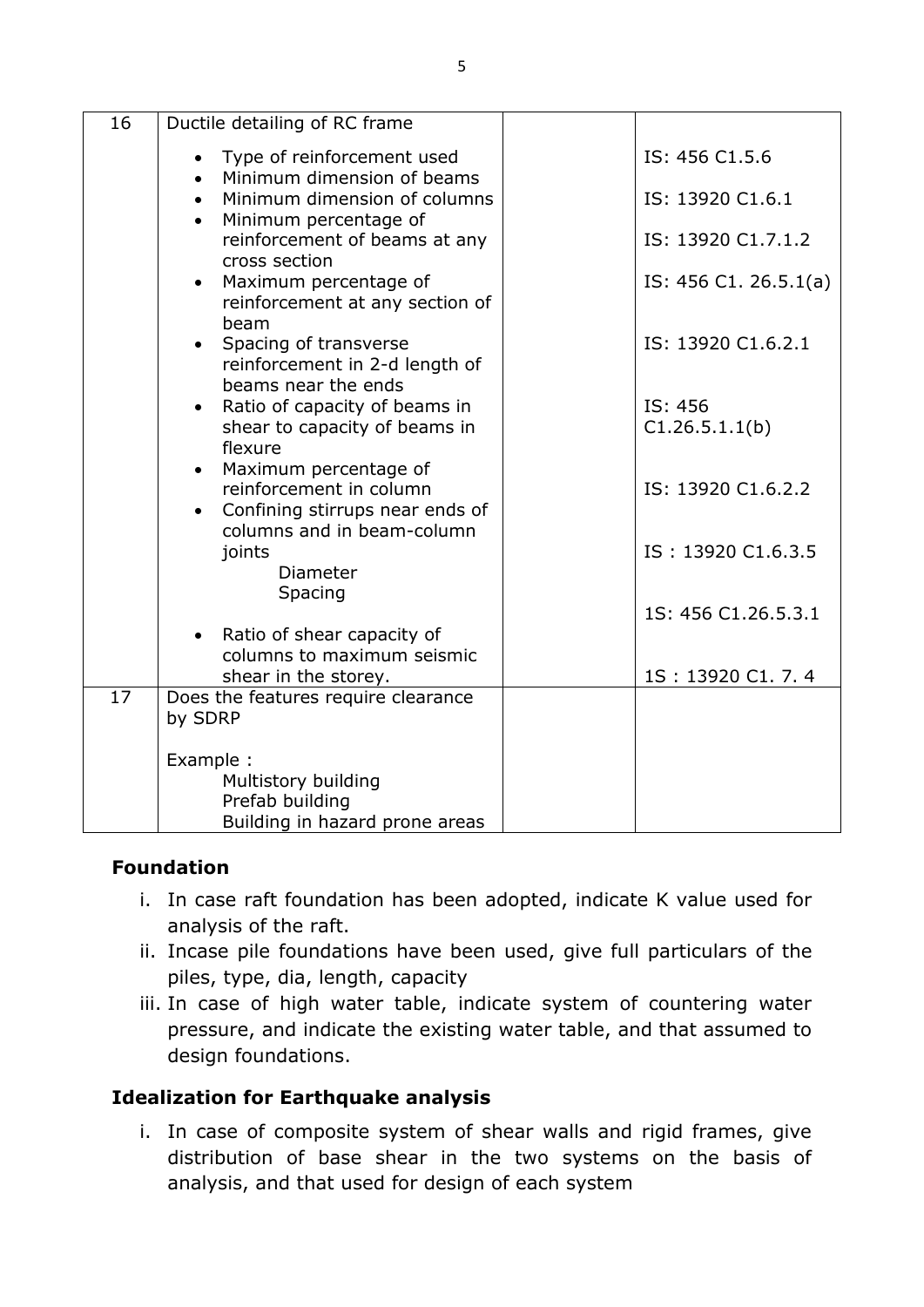- ii. Indicate the idealization of frames and shear walls adopted in the analysis with the help of sketches.
- iii. Submit framing plans of each floor
- iv. In case of basements, indicate the system used to contain earth pressures.

| $\mathbf 1$<br>$\overline{2}$<br>3 | Adopted method of design<br>Design based on<br><b>Floor Construction</b><br>Roof construction | Simple<br>$\circ$<br>Semi-rigid<br>$\circ$<br>Rigid<br>$\circ$<br>Elastic analysis<br>$\circ$<br>Plastic analysis<br>$\circ$<br>Composite<br>$\circ$<br>Non Composite<br>$\circ$<br><b>Boarded</b> | IS:800 C1 3.4.4<br>IS:800 C1 3.4.5<br>IS:800 C1 3.5.6<br>IS: 800 Section-9<br>SP; 6(6)                                                          |
|------------------------------------|-----------------------------------------------------------------------------------------------|----------------------------------------------------------------------------------------------------------------------------------------------------------------------------------------------------|-------------------------------------------------------------------------------------------------------------------------------------------------|
|                                    |                                                                                               |                                                                                                                                                                                                    |                                                                                                                                                 |
|                                    |                                                                                               |                                                                                                                                                                                                    |                                                                                                                                                 |
|                                    |                                                                                               | $\circ$                                                                                                                                                                                            |                                                                                                                                                 |
| $\overline{4}$                     |                                                                                               | Composite<br>$\circ$<br>Non Composite<br>$\circ$<br>Metal<br>$\circ$<br>Any other<br>$\circ$                                                                                                       |                                                                                                                                                 |
| 5                                  | Horizontal force resisting<br>system adopted                                                  | Frames<br><b>Braced frames</b><br>Frames & shear walls                                                                                                                                             | Note: Seismic force<br>As per IS: 1893<br>Would depend on<br>system                                                                             |
| 6                                  | Slenderness ratios<br>maintained                                                              | Members defined in Table<br>3.1, IS:800                                                                                                                                                            | IS 800; C1.3.7                                                                                                                                  |
| $\overline{7}$                     | Member deflection limited<br>to                                                               | Beams, Rafters<br>Crane Girders, Purlins<br>Top of columns                                                                                                                                         | IS:800 C1.3.13                                                                                                                                  |
| 8                                  | <b>Structural members</b>                                                                     | Encased in concrete<br>$\circ$<br>Not encased                                                                                                                                                      | IS: 800 Section-10                                                                                                                              |
| 9                                  | Proposed material                                                                             | General weld-able<br>$\circ$<br>High strength<br>$\circ$<br>Cold formed<br>$\circ$<br>o Tubular                                                                                                    | IS: 2062<br>IS: 8500<br>IS: 801, 811<br>IS: 806                                                                                                 |
| 10                                 | Minimum metal thickness<br>Specified for corrosion<br>protection                              | Hot rolled sections<br>$\circ$<br>Cold formed<br>$\circ$<br>sections<br>Tubes<br>$\circ$                                                                                                           | IS: 800, C1.3.8<br>C1.3.8.1 to C1.3.8.4<br>C1.3.8.5                                                                                             |
| 11                                 | <b>Structural connections</b>                                                                 | <b>Rivets</b><br>$\circ$<br><b>CT Bolts</b><br>$\circ$<br>SHFG Bolts<br>$\circ$<br><b>Black Bolts</b><br>$\circ$<br>Welding field<br>$\circ$<br>Shop (Specify welding<br>type proposed) Composite  | IS: 800, Section-8<br>IS: 1929, 2155,<br>1149<br>IS: 6639, 1367<br>IS: 3757, 4000<br>IS: 1363, 1367<br>IS: 816, 814, 1395,<br>7280, 3613, 6419, |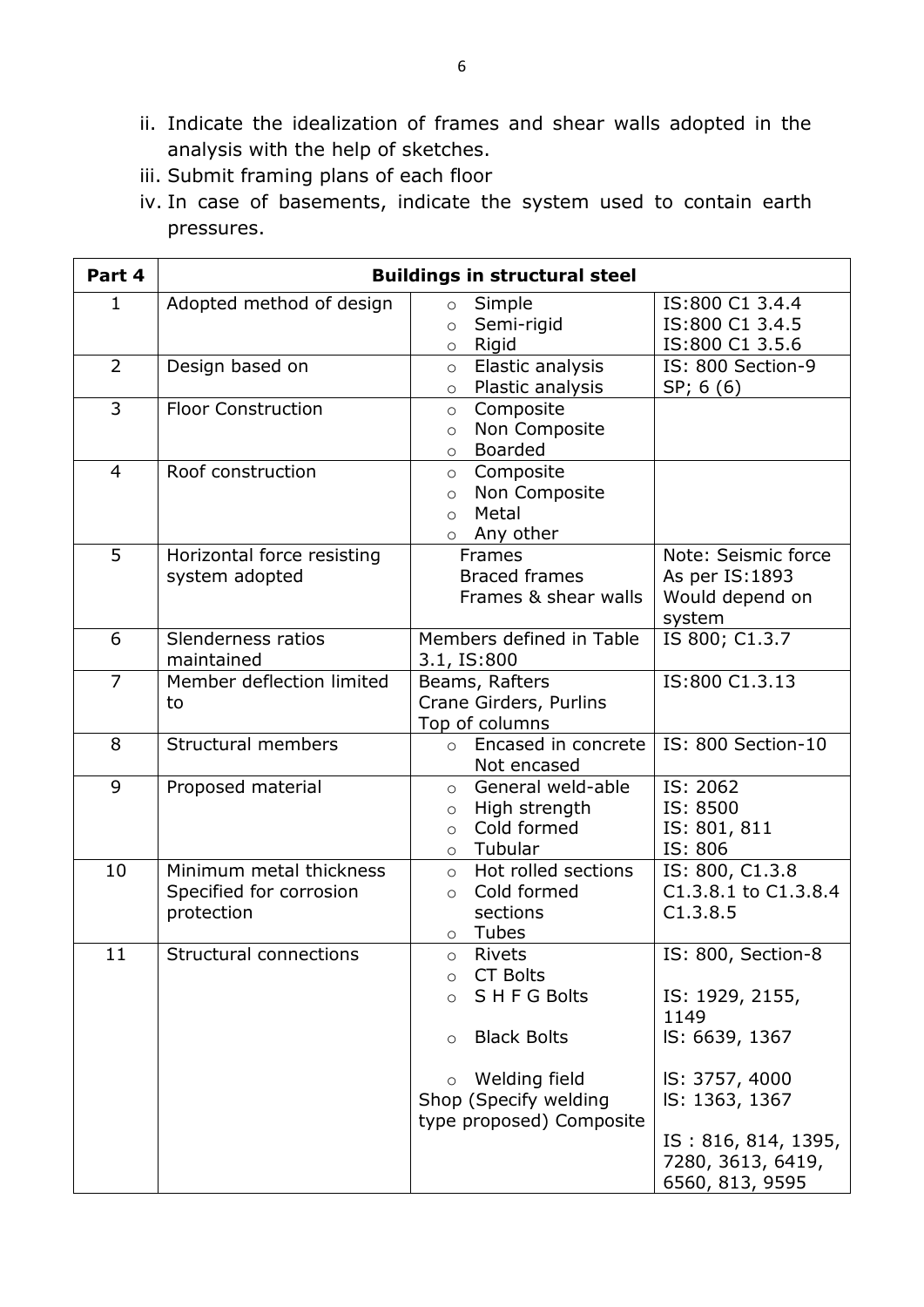| Minimum Fire rating<br>12<br>proposed, with method | ○ Ratinghours<br>o Method proposed<br>- In tumescent painting<br>- Spraying<br>- Quilting<br>- Fire retardant boarding | IS: 1641, 1642,<br>1643 |
|----------------------------------------------------|------------------------------------------------------------------------------------------------------------------------|-------------------------|
|----------------------------------------------------|------------------------------------------------------------------------------------------------------------------------|-------------------------|

#### **Part-5**

Any special weakness in the building making It vulnerable for stability related failure and the precaution to be taken during execution/completion and finishing to be indicated.

#### **Part-6**

Recommendations of structural Engineer with respect to special requirements needed with respect to structural safety and stability to be taken note of by Competent Authority feature like incorporation of swimming pool, heavy load on roof, prefabricated structure or any other hazardous features should be included.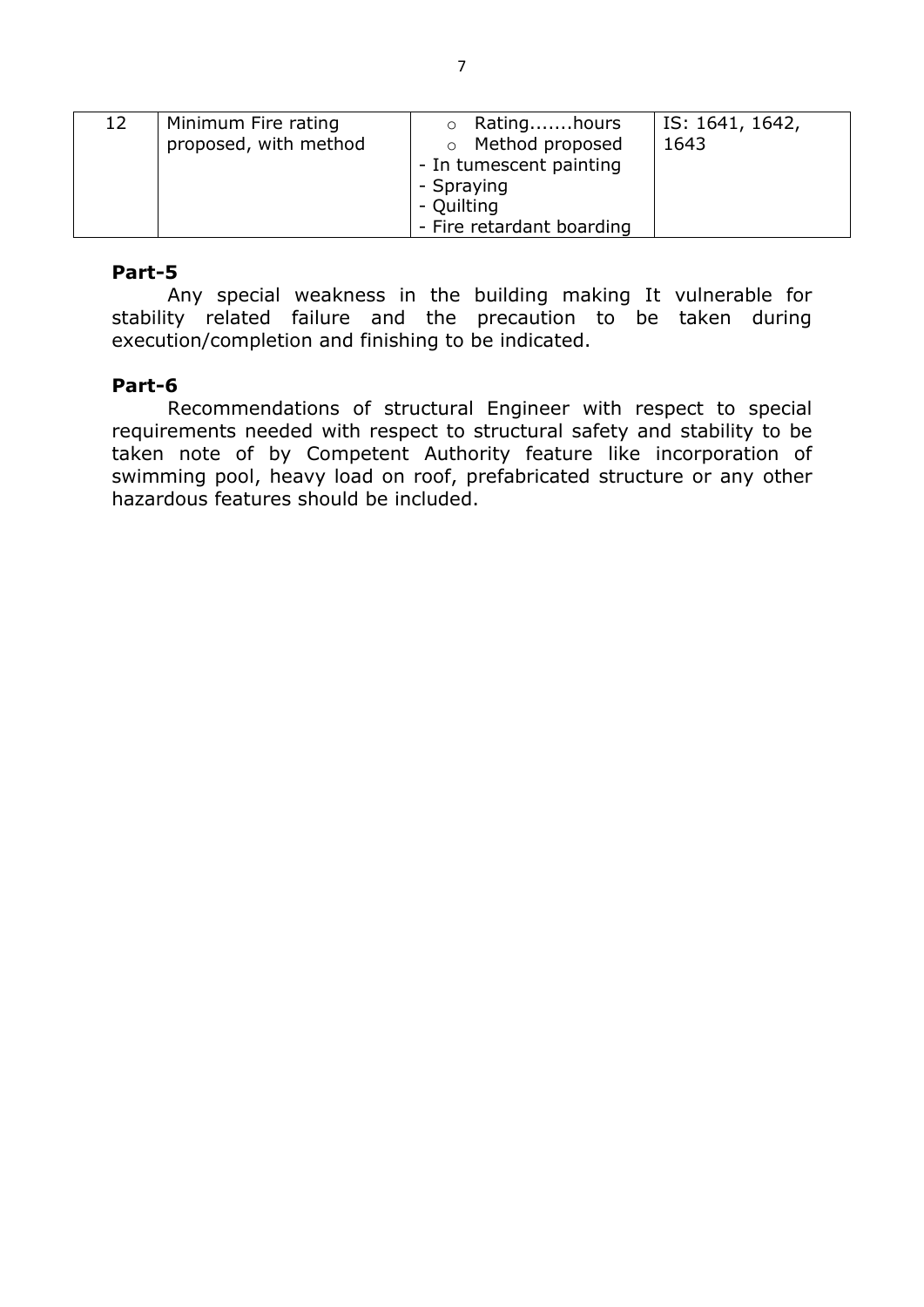#### **ANNEXURE-IV. [See Guideline No.5(viii)]**

#### **Lifeline Buildings**

Structures, if affected by disaster, may enlarge the scope of impact by exacerbating the problem; reducing authority's ability to respond; or presenting a secondary problem greater than the primary one. In other words, they are those facilities necessary for a community's response and recovery from a natural or other hazards. Categories of such facilities would include emergency response, medical, emergency shelters, transportation, tele communications, computer centers, financial institutions, major industrial/commercial and other related facilities and services that are essential to the well-being of the community served by these systems. Therefore lifeline buildings shall would include.

- (i) Fire, rescue and police stations, central dispatch centers, vehicle storage and operations facilities, and related facilities.
- (ii) Medical facilities like hospitals, critical care facilities, out patient clinics and any other facility that would be able to provide emergency triage and care immediately following a disaster.
- (iii) Designated emergency shelters for use by the public for evacuation purposes.
- (iv) Educational Institutional Buildings–Above Middle School in case of school buildings.
- (v) Jails and detention facilities.
- (vi) High risk facilities containing a sufficient amount of hazardous, toxic or explosive materials that would present a risk to the public if released or facilities containing a hazardous process or related storage, such as chemical plants. This would also include facilities that would generate an inordinate amount of debris in a tsunami, such as a containerised shipping port facility or a lumber mill.
- (vii) Facilities necessary to provide electric power, oil and natural gas, water and wastewater and communications.
- (viii) Transportation facilities like roads, bridges, tunnels, rail lines and stations, airports and runways, and traffic control facilities, networks, and related facilities.
- (ix)Telecommunications facilities like telephone and cellular telephone switching centers, antenna or relay towers, radio dispatch and communications facilities and towers transmission wires, fiber optic cables and switching facilities, and related facilities.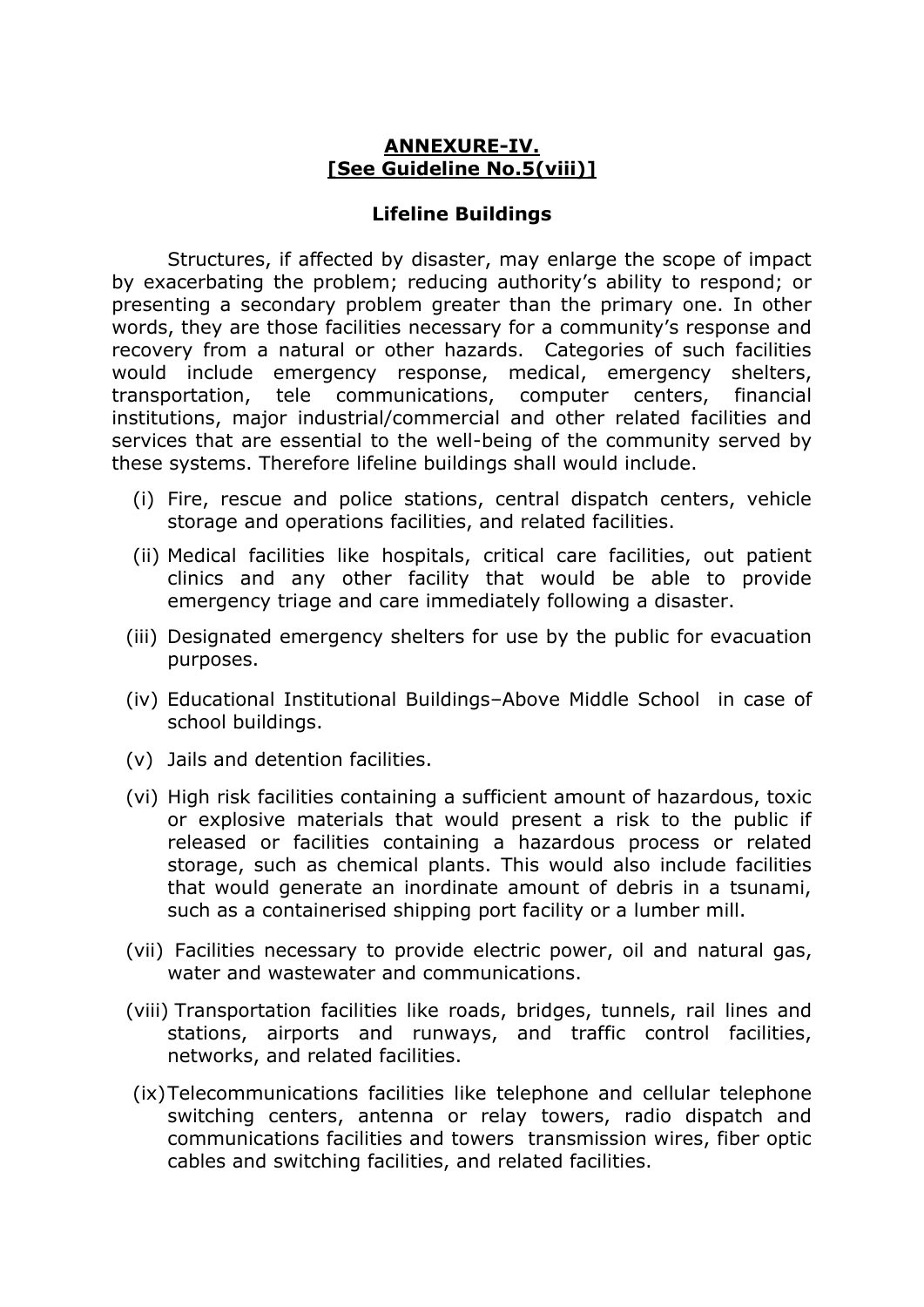- (x) Data centers like systems providing local and internet computer capability and facilities for the storage of critical information for ongoing community operations.
- (xi) Financial institutions like facilities critical to the economic recovery and ongoing resiliency of the community and surrounding area.
- (xii) Major industrial or commercial facilities are critical to the recovery and ongoing resiliency of a community. They would include major employers without whom the community would not be able to sustain itself (such as a single large employer within the community) as well as facilities that provide a product or service that the community may need for its recovery and continuity, such as food processing. They would also include facilities critical to the ongoing resiliency of the Government, including certain government facilities and those facilities identified in the Defense Industrial Base.

 DHARMENDRA PRATAP YADAV SECRETARY TO GOVERNMENT.

(b) Underweist)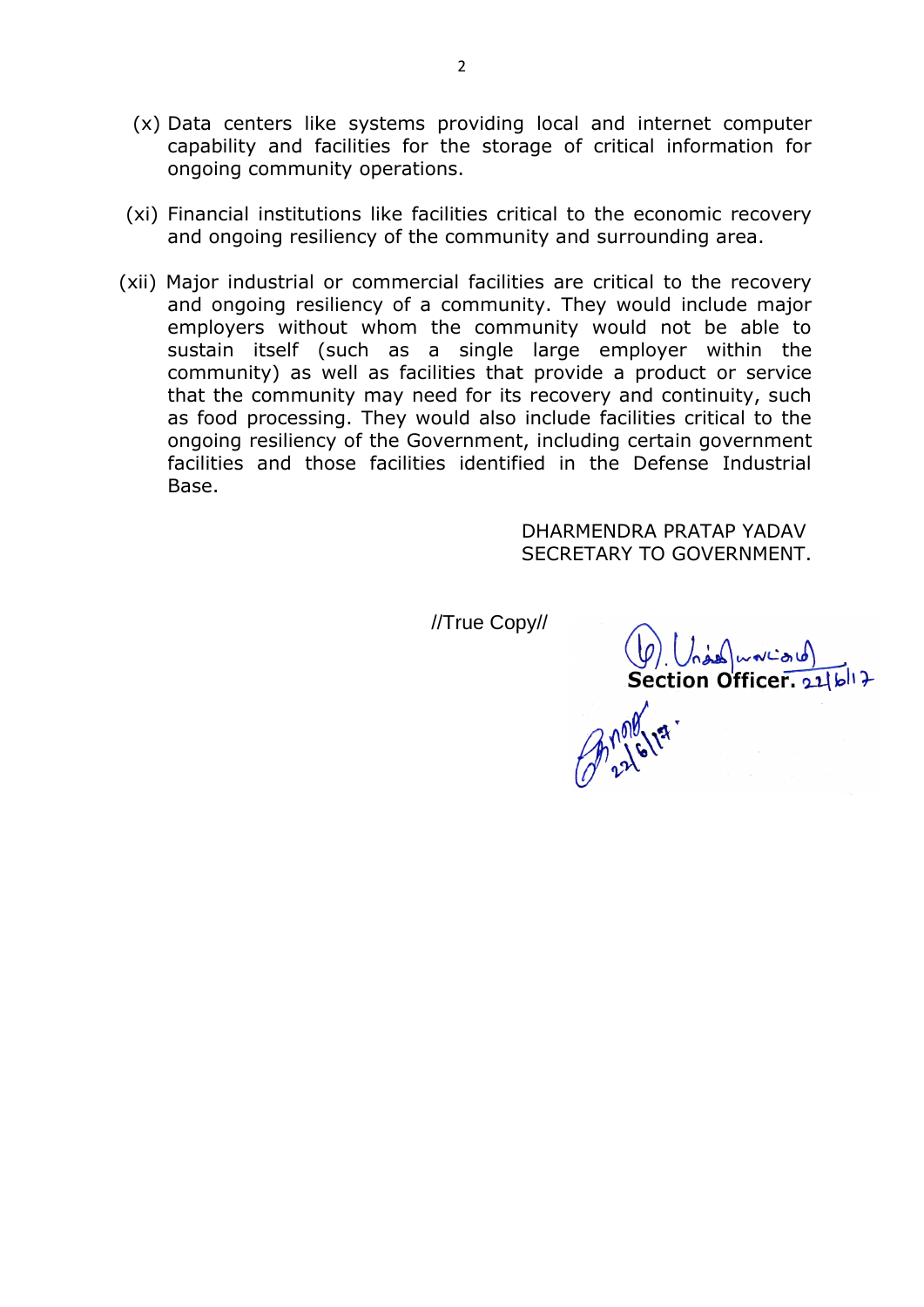## **ANNEXURE-V. [See Guideline No.5(ix)]**

#### **Certificate of the Architect specifying the violations of Planning Parameters of the Building**

**To** ………………………………………… ………………………………………… …………………………………………

- Ref: Proposed regularization of building ………… (Title of the project)……..at ………………………………………… [Site address]………………for…………………(Name of Owner/ Developer/Builder),……….………………[his address and Tel.No.]………………………………………
- 1. I hereby certify that I am appointed as an Architect for regularization of the above existing building and that I have prepared the building drawings as per the site conditions indicating the violations of the planning parameters of the building to the best of my knowledge.
- 2. I am fully conversant with the provisions of the Rules and Guidelines issued under the Tamil Nadu Town and Country Planning Act, 1971.

Signature : \_\_\_\_\_\_\_\_\_\_\_\_\_\_\_\_\_\_\_\_\_\_\_\_

 DHARMENDRA PRATAP YADAV SECRETARY TO GOVERNMENT.

 $(\varphi)$   $(\lambda)$   $(\lambda)$   $(\lambda)$   $(\lambda)$   $(\lambda)$   $(\lambda)$   $(\lambda)$